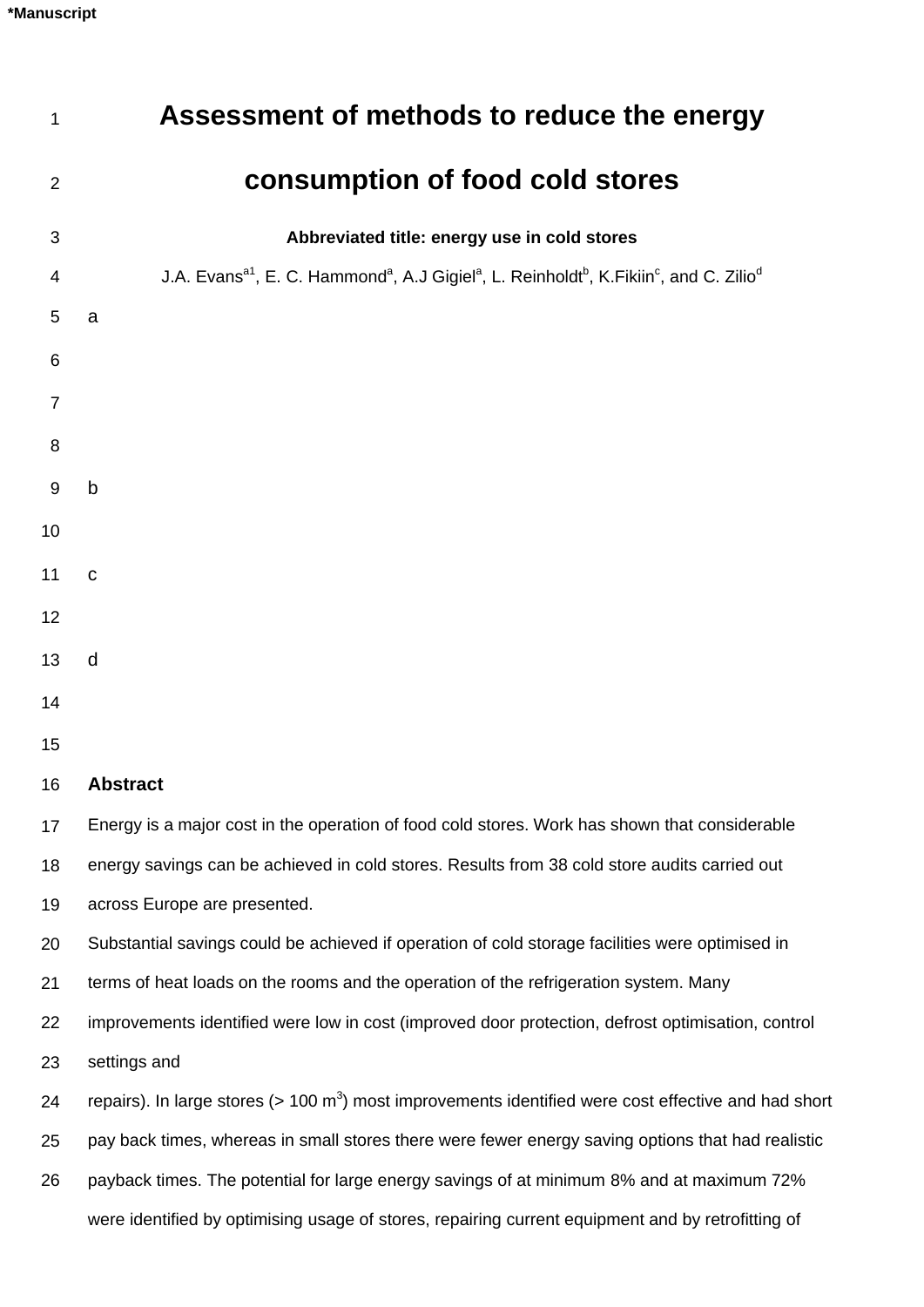27 energy efficient equipment. Often these improvements had short payback times of less than 1

28 year.

- 29 In each facility the options to reduce energy consumption varied. This indicated that to fully identify
- 30 the maximum energy savings, recommendations need to be specific to a particular plant. General
- 31 recommendations cannot fully exploit the energy savings available and therefore to maximise
- 32 energy savings it is essential to monitor and analyse data from each facility.
- 

33 **Keywords:** Refrigeration, Food, Cold store, Energy efficiency.

### 34 **Nomenclature**

- 35  $\dot{m}$  = Mass flow of refrigerant (kg.s<sup>-1</sup>)
- 36  $A = \text{area of wall } (m^2)$
- 37  $A_d$  = Area of cold store door (m<sup>2</sup>)
- 38  $F_m = (2/(1+(\rho_r/\rho_i)^{0.333}))^{1.5}$
- 39  $g =$  Acceleration due to gravity (9.81 m.s<sup>-2</sup>)
- $40$  H = Height of cold store door  $(m)$
- 41  $h_a =$  Enthalpy of ambient air (kJ.kg<sup>-1</sup>)
- 42  $h_i =$  Enthalpy at entry to evaporator (kJ. kg<sup>-1</sup>)
- 43  $h_0 =$  Enthalpy at exit to evaporator (kJ. kg<sup>-1</sup>)
- 44  $h_r =$  Enthalpy of refrigerated air (kJ.kg<sup>-1</sup>)
- 45 htc = Heat transfer coefficient  $(W.m^{-2}.K^{-1})$
- 46 htc<sub>i</sub> = Heat transfer coefficient on inside of room  $(W.m^{-2}.K^{-1})$
- 47 htc<sub>o</sub> = Heat transfer coefficient on outside of room (W.m<sup>-2</sup>.K<sup>-1</sup>)
- 48  $k =$  Thermal conductivity of wall material (W m<sup>-1</sup>.K<sup>-1</sup>)
- 49  $q =$  Heat load (W)
- 50  $T =$  Temperature of room ( $^{\circ}$ C)
- 51  $U =$  Overall heat transfer coefficient (W.m<sup>-2</sup>.K)
- 52  $V = Air velocity (m.s<sup>-1</sup>)$
- 53  $x = Thickness of wall (m)$
- $54 \quad \Delta T$  = Air temperature difference either side of the wall (K)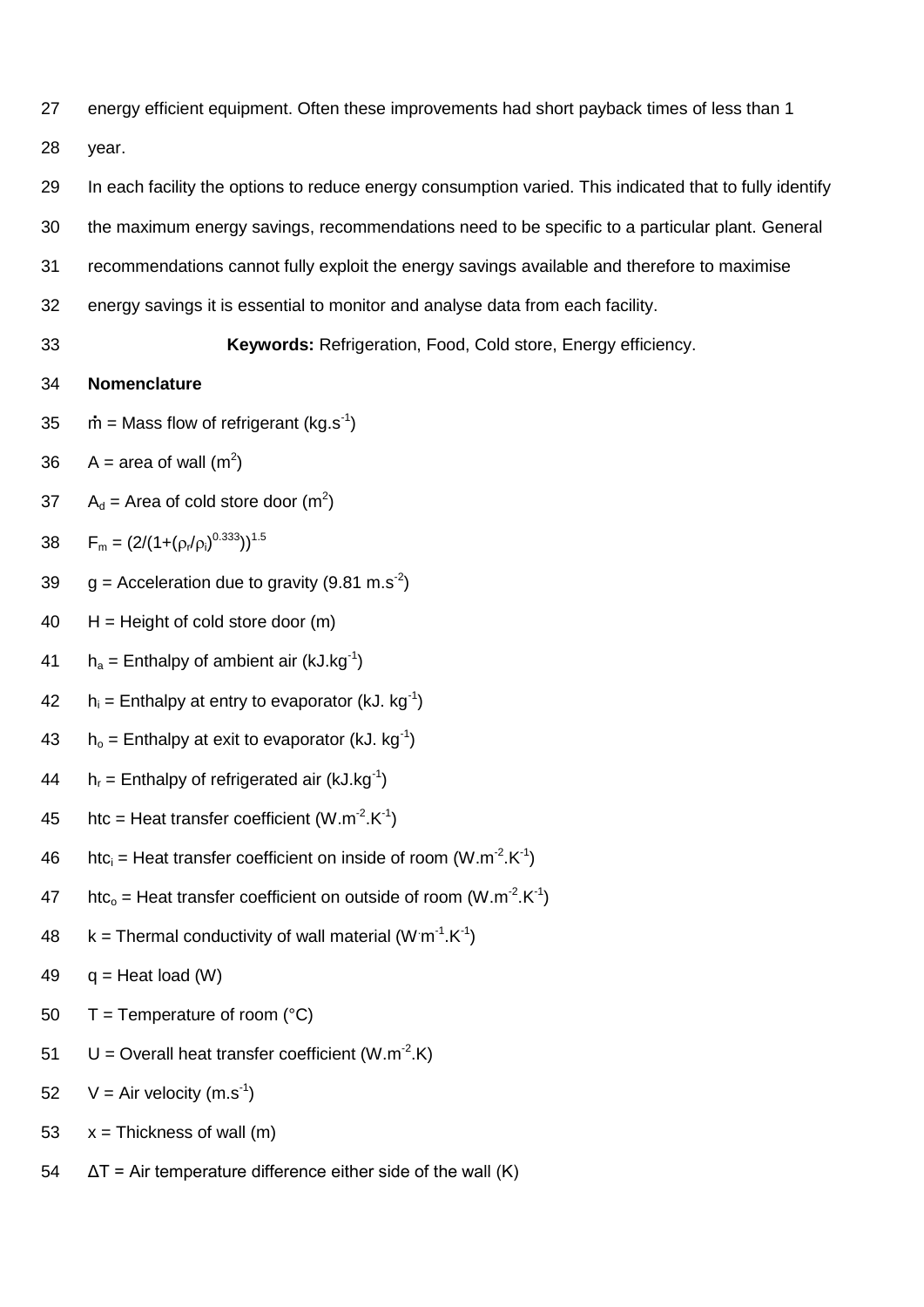55  $\rho_i$  = Density of ambient air (kg.m<sup>-3</sup>)

56  $\rho_r$  = Density of refrigerated air (kg.m<sup>-3</sup>) calculated from  $\rho = p / R T$  (where p = pressure in Pa

57 (assumed to be 100,000),  $T =$  temperature in K and R = universal gas constant (287))

### **1 Introduction**

 The cold chain is believed to be responsible for approximately 2.5% of global greenhouse gas emissions through direct and indirect (energy consumption) effects [1]. Cold storage rooms consume considerable amounts of energy. Within cold storage facilities 60-70% of the electrical energy can be used for refrigeration. Therefore cold store users have considerable incentive to reduce energy consumption.

 It is estimated that there are just under 1.5 million cold stores in Europe ranging from small stores 65 vith volumes of 10-20 m<sup>3</sup> to large distribution warehouses of hundreds of thousands of m<sup>3</sup>. The 66 majority of cold stores (67%) are small stores of less than 400 m<sup>3</sup> [2].

67 In 2002 the IIR estimated that cold stores used between 30 and 50 kWh/m<sup>3</sup>/year [3]. Previous detailed energy audits carried out by Evans and Gigiel [4][5] on a small number of cold stores have shown that energy consumption can dramatically exceed this figure, often by at least double. These audits also demonstrated that energy savings of 30-40% were achievable by optimising usage of the stores, repairing current equipment and by retrofitting of energy efficient equipment. Although there are few published surveys comparing the performance of more than a few cold stores, the limited information available corroborates the wide range in efficiency generally found in cold stores in the audits. The most comprehensive recent survey was carried out in New Zealand by Werner et al (2006) which compared performance of 34 cold stores. This demonstrated that there was a large variation in energy consumed by cold stores and that savings of between 15 and 26% could be achieved by applying best practice technologies.

 Although there are several surveys that benchmark the performance of cold stores there is little comprehensive information on the issues surrounding energy savings initiatives in cold stores. Several authors have examined methods to save energy in cold stores. However, these authors have tended to concentrate on a small number of technologies such as air flow, variable speed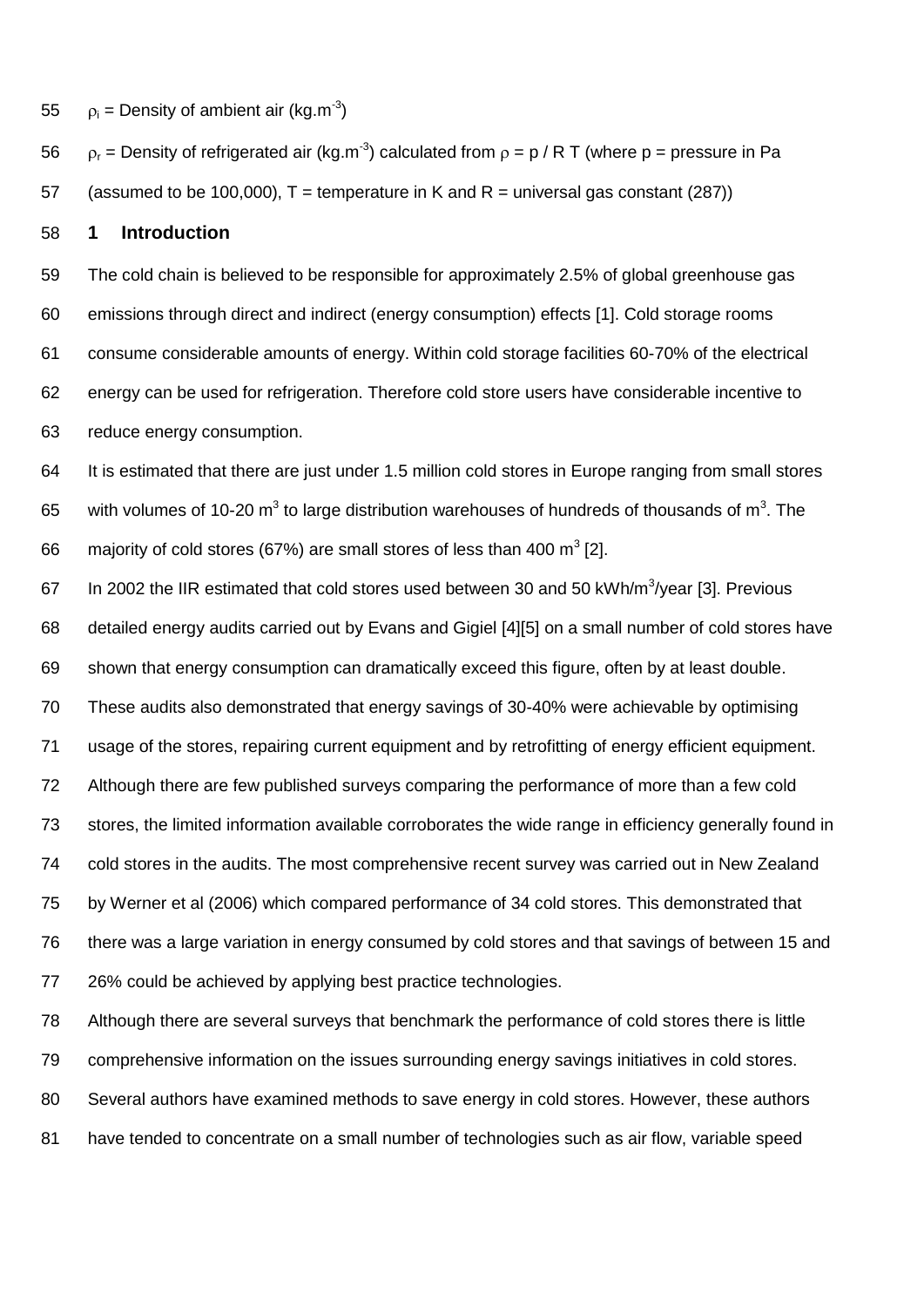82 83 drives and heat conduction transfer [6], control parameters [7], condenser design [8], design of cold store docks [9] or free cooling systems [10].

84 85 86 87 88 89 The work carried out by Evans and Gigiel [4][5] on a limited number of cold stores demonstrated that the issues surrounding energy savings varied considerably between the cold stores examined. This meant that to effectively save energy that cold store operators needed tailored bespoke information specifically related to their cold store. As the information available to cold store operators is often generic in nature this may restrict the amount of energy that could be saved by operators.

90 91 92 93 94 95 The audits carried out by Evans and Gigiel only covered 6 cold store groups and so to determine whether specific energy saving information related to a cold store could help operators save energy a greater number of audits were required. As part of a European research project (ICE-E, Improving Cold store Equipment in Europe) the performance of 38 cold stores were examined to determine how much energy could be saved, areas of common problems and the initiatives that could be implemented that would save energy.

#### 96 **2 Materials and methods**

97 98 99 100 101 Thirty-eight detailed energy audits were carried out. Audit sites were selected to provide a range of cold stores in terms of temperature setting, volume, products stored, refrigerants and location. A list of stores audited and their attributes is presented in Table 1. When analysed stores were divided into small stores (those of 100  $m^3$  and less) and larger stores (those with a volume greater than 100 m<sup>3</sup>).

### 102 **2.1 Audit procedure**

### 103 **2.1.1 Data collection**

104 105 106 107 Data were obtained from a variety of sources depending on the cold store being audited. In some cases the cold store had their own on site data loggers that recorded sufficient information (temperatures in the cold rooms, energy consumed by each cold store and door openings) for the analysis. In other situations data loggers were attached by the auditors to the refrigeration system 108 to measure refrigerant and air temperatures, pressures and energy consumption. In all cases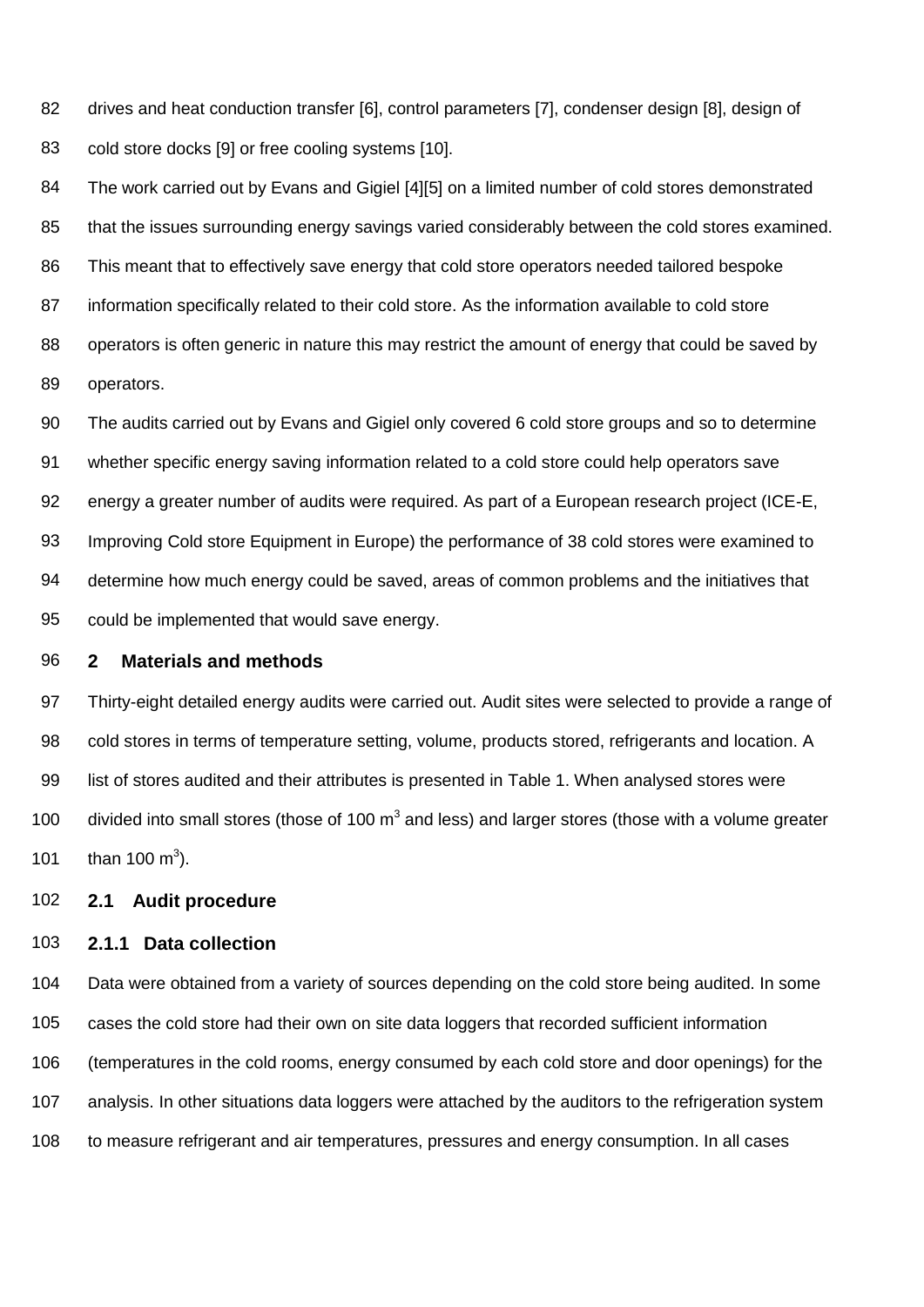109 110 temperatures were measured to an accuracy of  $\pm 0.5^{\circ}$ C, pressures to  $\pm 2\%$  of reading and power to ±2% of reading.

111 112 113 114 115 116 In all situations data was recorded for a minimum of one week and in some cases for several months. In the case of stores where heat loads were variable (for example in produce stores where there was a high heat load post the initial loading after harvest and a lower heat load once field heat has been removed) the audits were carried out twice to cover the high and low heat loads. Data logged from the refrigeration system were recorded at intervals of between 30 seconds and 2 minutes.

117 118 119 120 121 122 123 Manual readings were taken to back up the above readings and pressure readings were taken from the gauges fitted to the plant. Where necessary, calibrated pressure gauges were substituted for each plant gauge to ensure accuracy. The electrical energy consumption of the plants was recorded using data loggers or taken from daily meter readings and spot measurements were made of the power consumption of the fixed loads (evaporator and condenser fans, electric defrosts, lights, pumps and any auxiliary power sources such as fan extraction for battery charging).

124 125 Meteorological data for the ambient conditions were obtained from the nearest weather recording station to the site or were recorded using data loggers.

### 126 **2.1.2 Heat loads**

127 128 129 130 Heat loads were calculated using either a steady state or dynamic heat load model previously developed by the authors and available from http://www.khlim-inet.be/drupalice/models [11]. The models did not predict latent heat load due to food freezing. In such cases (only cold store 1) a heat transfer model similar to that developed by Evans et al [12] was used.

### 131 *2.1.2.1 Heat load across walls*

132 133 The heat load on each room through the cold store fabric was calculated using the following equation:

134 *TAU q* (Equation 1)

135 U was calculated from: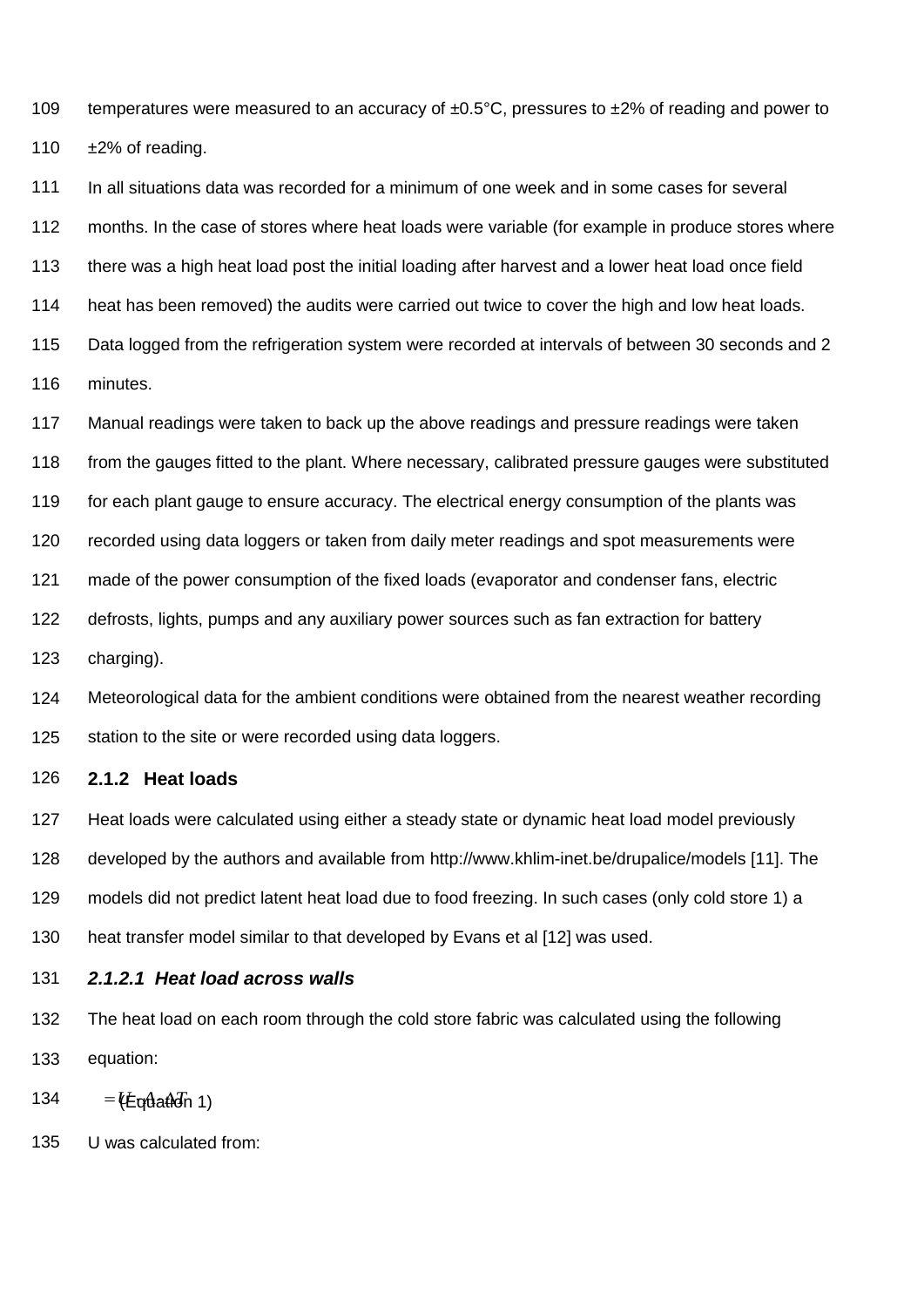136 
$$
\frac{1}{U} = \frac{1}{htc_i} + \frac{1}{htc_o} + \frac{x}{k}
$$
 (Equation 2)

 The air temperature difference between either side of the wall was calculated from internal chamber temperature obtained from logged data and dry bulb temperature obtained from logged or meteorological data. The temperature of the air on the outside of the cold store walls and in the roof space was recorded using data loggers or the cold store logging system. The material in each wall/ceiling/floor was obtained from store design information and manual inspection. Thermal conductivities of the wall materials were taken from ASHRAE data tables [13]. Surface heat transfer coefficients were estimated from measured velocities using the following equation for 144 vertical plane surfaces (where velocity is less than  $5 \text{ m.s}^{-1}$ ) [13]:

  $htc = 5.62 + 3.9V$ (Equation 3)

Most of the larger stores were regularly thermo graphically scanned and there was no indication

from these scans that there was any major deterioration in the insulation of any of the stores.

However, it should be noted that the calculations may have overestimated the effectiveness of the

cold store panels if there had been any undetermined breakdown of the insulation.

### *2.1.2.2 Infiltration*

 Data on cold store door openings and usage obtained from the store data loggers, or from magnetic break sensors placed on the cold store doors were used to calculate the heat load on the room during door openings. If storage rooms were fitted with strip curtains the integrity of the protection was assessed be measuring the open area when the cold store door was opened and the strip curtains were stationary and when the strip curtains were parted to allow entry to people or forklifts. The heat load under each circumstance was calculated using the model developed by Gosney and Olama [15] and substituting the open area for the area of the door.

 The model developed by Gosney and Olama [14] has been shown by Foster et al [15] to provide the most accurate prediction of infiltration through the cold room door in their study. The Gosney and Olama model (Equation 4) assumes that the air temperature within the cold room remains 161 stable during door openings (this is a reasonable assumption in a large room that is not left open for extended periods).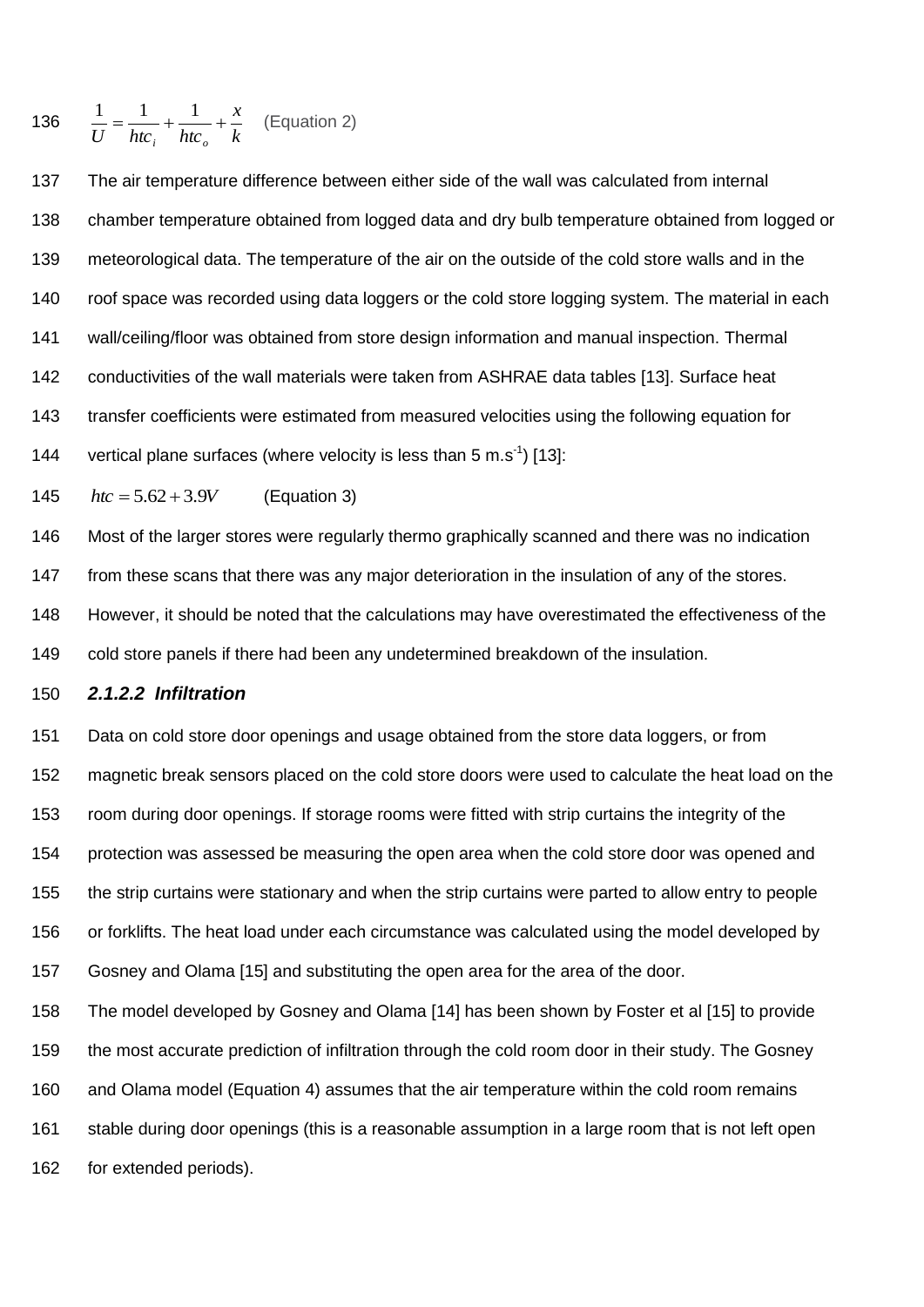163 
$$
q = 0.221 \cdot A_d (h_a - h_r) \rho_r \left(1 - \frac{\rho_i}{\rho_r}\right)^{0.5} (g \cdot H)^{0.5} F_m
$$
 (Equation 4)

164 In all calculations the RH in the cold store was measured or assumed to be 90% (at low 165 temperatures, the enthalpy of the water content of the cold store air does not vary much and 166 therefore the RH value used was not critical).

167 *2.1.2.3 Heat load from food* 

 Although ideally food should not be frozen (change of phase) or chilled (reduced in temperature) in a cold store, occasionally food was cooled or frozen after entry into the chambers. Data provided by the cold store operator (quantity of food, size and packing of food pallets, entry temperature and food type) or from direct measurement of these parameters was used to calculate heat load on each store. Where relevant (in the case of store 1 where some product was frozen) latent load was included in the calculation. If product respired the respiration heat load was included in the heat loads calculated.

### 175 *2.1.2.4 Fixed heat loads*

 The heat loads added to the room from pedestrian access and forklifts were derived from the door opening data and food entry data or from observation. Heat loads from forklifts were obtained from fork lift manufacturers' data. The heat load due to pedestrians was calculated from the following equation from ASHRAE [16]:

180  $q = 273 - 6 \cdot T$ (Equation 5)

181 The fixed heat loads on the rooms from lights, defrost heaters and evaporator fans were 182 measured.

### 183 **2.1.3 Heat extracted by evaporators**

 Refrigerant liquid temperature (measured prior to the evaporator expansion valve), saturated temperature (measured at the first evaporator pipe turn) and suction temperature (measured at the exit to the evaporator) were measured using data loggers by strapping a temperature sensor to the outside of the evaporator pipe and then insulating the sensor. In some cases saturated evaporating pressure was measured as an alternative to measurement of saturated evaporating temperature. Enthalpy into and out of the evaporator was then calculated using the thermophysical properties of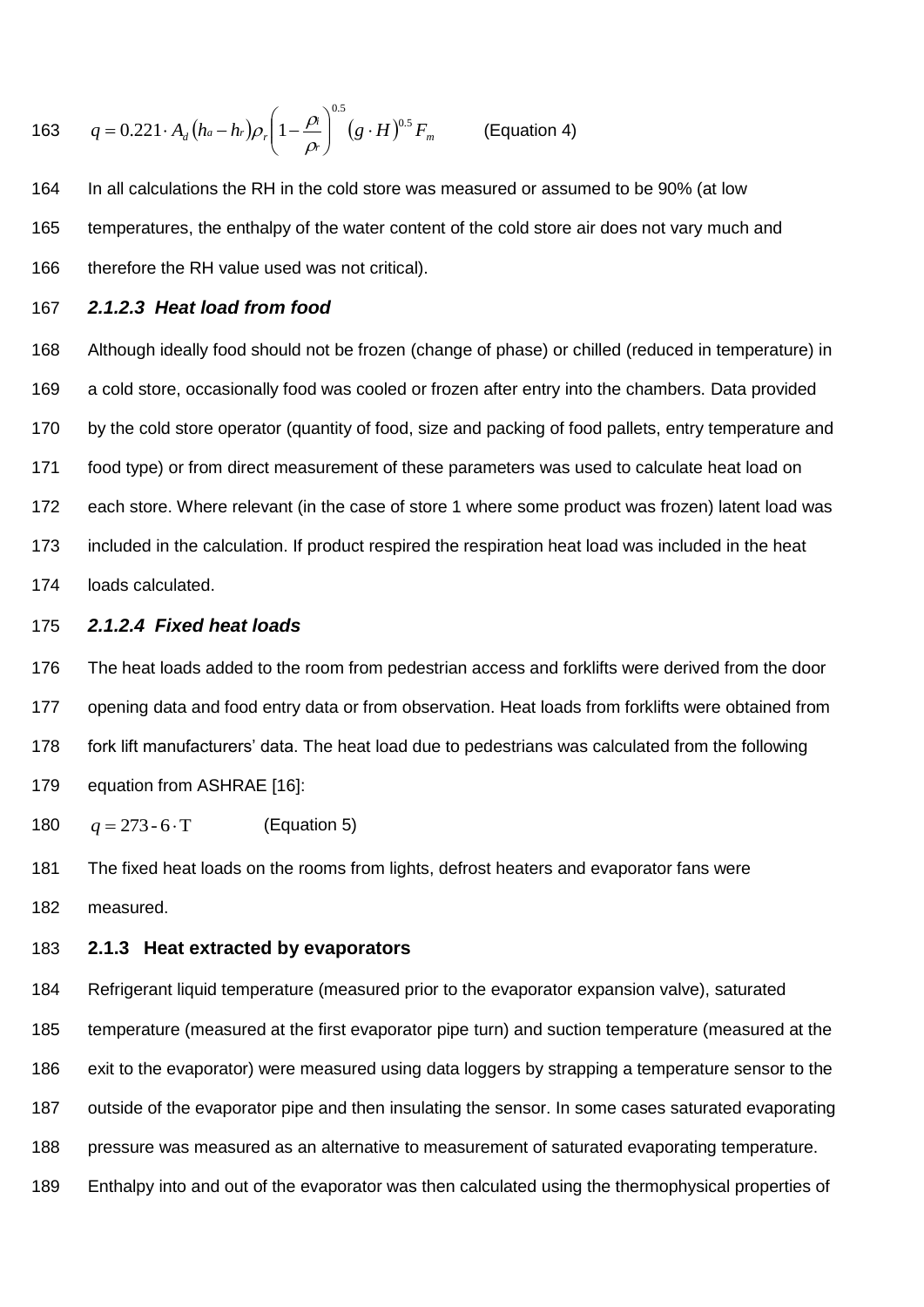the refrigerant obtained from data tables (NIST or CoolPack) [17] [18]. Temperatures measured as described before were also measured at the suction and discharge of the compressor(s) and together with measurement of pressure and power, the mass flow of the refrigerant was calculated from compressor manufacturers' data. To obtain accurate information on the performance of compressors detailed monitoring of compressor performance was required. This was achieved either by visual observation (in combination with monitoring or recording of plant controls) or by monitoring a component that was an indicator of changes in operation (e.g. temperature of unloading solenoids that reflected when cylinders in reciprocating compressors unloaded). Using equation 6 the heat extracted by the evaporator(s) was calculated.  $q = m(h_o - h_i)$  Equation 6 

 The calculated heat extracted by the evaporators was compared to the cold store calculated heat load (transmission, infiltration, food, fixed) to check that the 2 calculations generated similar results. If anomalies were found the calculations were checked and reasons for any non-alignment

identified.

### **2.1.4 Efficiency of refrigeration plant**

 The COSP (Coefficient Of System Performance) of the refrigeration system was calculated from the total calculated heat load (from transmission, infiltration, food, fixed) divided by the total energy used by the refrigeration system (including compressors, condenser and evaporator fans, defrosts and any refrigeration ancillaries). The efficiency of each cold store was compared and options to improve efficiency identified and the savings in energy calculated.

 The methodology for identifying and calculating energy savings varied according to the cold store. However, in all cases evaporating and condensing temperature levels were investigated to determine whether condensing pressure could be reduced and evaporating pressure increased. Levels of evaporator superheat and condenser sub cooling were also assessed to determine whether they impacted on operational efficiency. The major heat loads were investigated to determine whether they could be reduced. Inefficiencies in the operation of equipment and design of the refrigeration plant and cold store were also investigated if relevant.

**3 Results**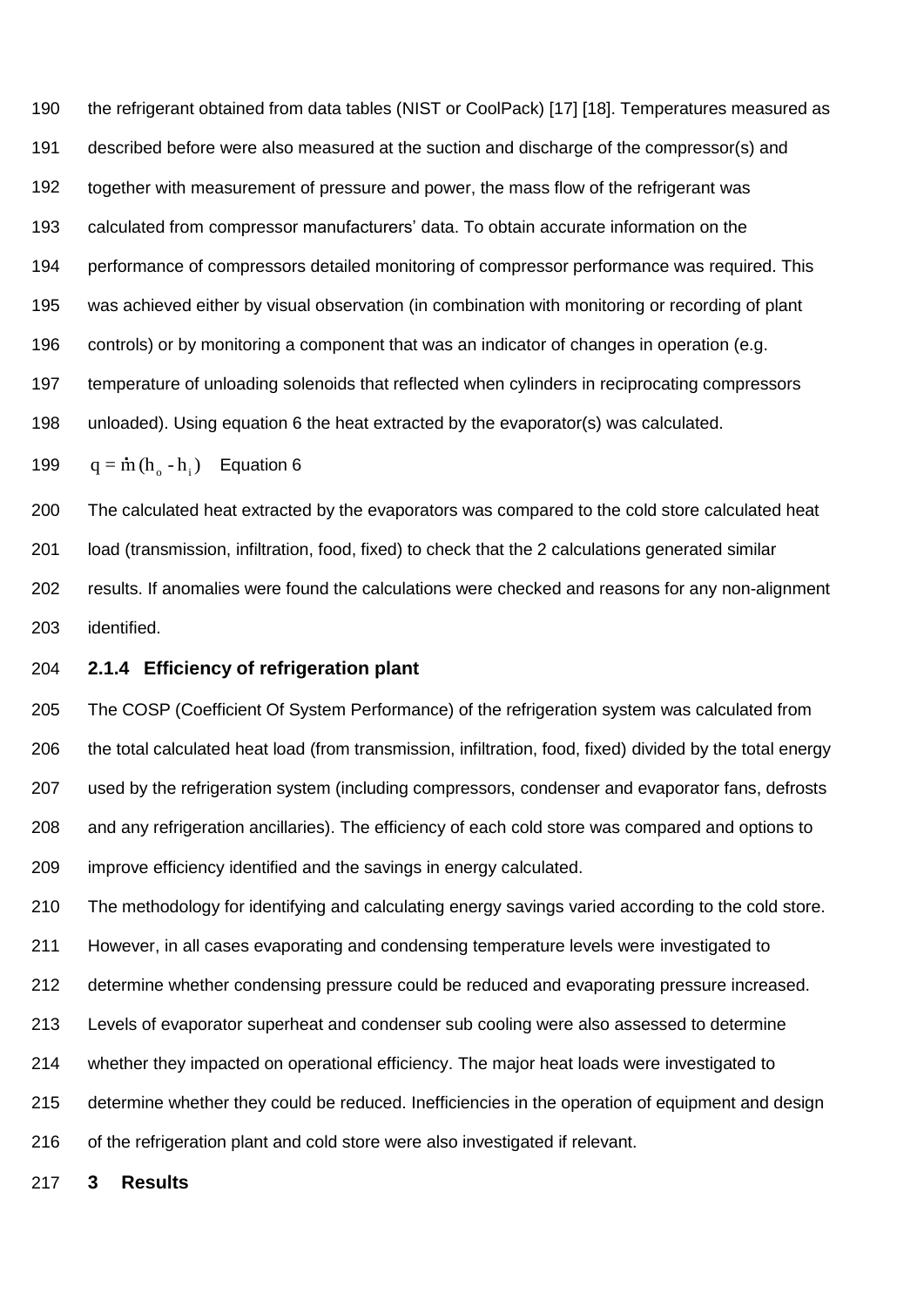#### 218 **3.1 Areas where energy savings were identified**

219 220 Issues identified in the audits were classified under 21 general headings. An overview of the issues and examples of typical issues within each category are presented in Table 2.

221 222 223 224 225 226 In large stores ( $> 100 \text{ m}^3$ ) between 2 and 12 issues were identified in each store with an overall mean of 5 issues identified per store. In the smaller stores  $(< 100 \text{ m}^3)$  between 1 and 4 issues were identified (mean of 3). A list of the issues and the regularity (as a percentage of the total number of issues) that they were found are shown in Figure 1. No one issue dominated, but issues associated with control of the refrigeration plant (compressor control, condensing pressure, defrosts and evaporator fans) accounted for 33% of the issues identified.

#### 227 **3.2 Energy savings identified**

228 229 230 231 232 233 234 235 236 237 238 239 240 241 242 243 244 The potential energy savings were calculated for each issue identified. The savings are presented in Figure 2 and were calculated based on the potential energy savings as a percentage total energy consumed by the cold store (total energy for refrigeration plant, condenser and evaporator fans, defrost heaters, lights and any ancillaries directly related to the cold store itself). The savings were based on either measured data or data obtained on the operation of the installed components from manufacturers' data. The opportunity to rectify any differences from the original installed performance was investigated. This was particularly relevant to compressors where efficiency had sometimes become compromised by changes to the plant or lack of maintenance. Savings obtainable by fitting components such as new fans, lights and defrost systems was obtained by comparing the performance of the existing components with more efficient components. Data on the performance of the new components was obtained from manufacturers of the components and from published information on installed performance of the components. Savings obtained from reducing infiltration, product load or transmission were obtained by comparing the measured current situation with a calculated improved situation. Potential energy savings were found in all stores audited but the level of total savings varied between 8-72% of the annual energy consumption for large stores ( $> 100 \text{ m}^3$ ) and between 8 and 28% for small stores  $(< 100 \text{ m}^3)$ . Overall service, maintenance and monitoring had the greatest 245 potential to save energy. However, there was a large range in the energy savings potential of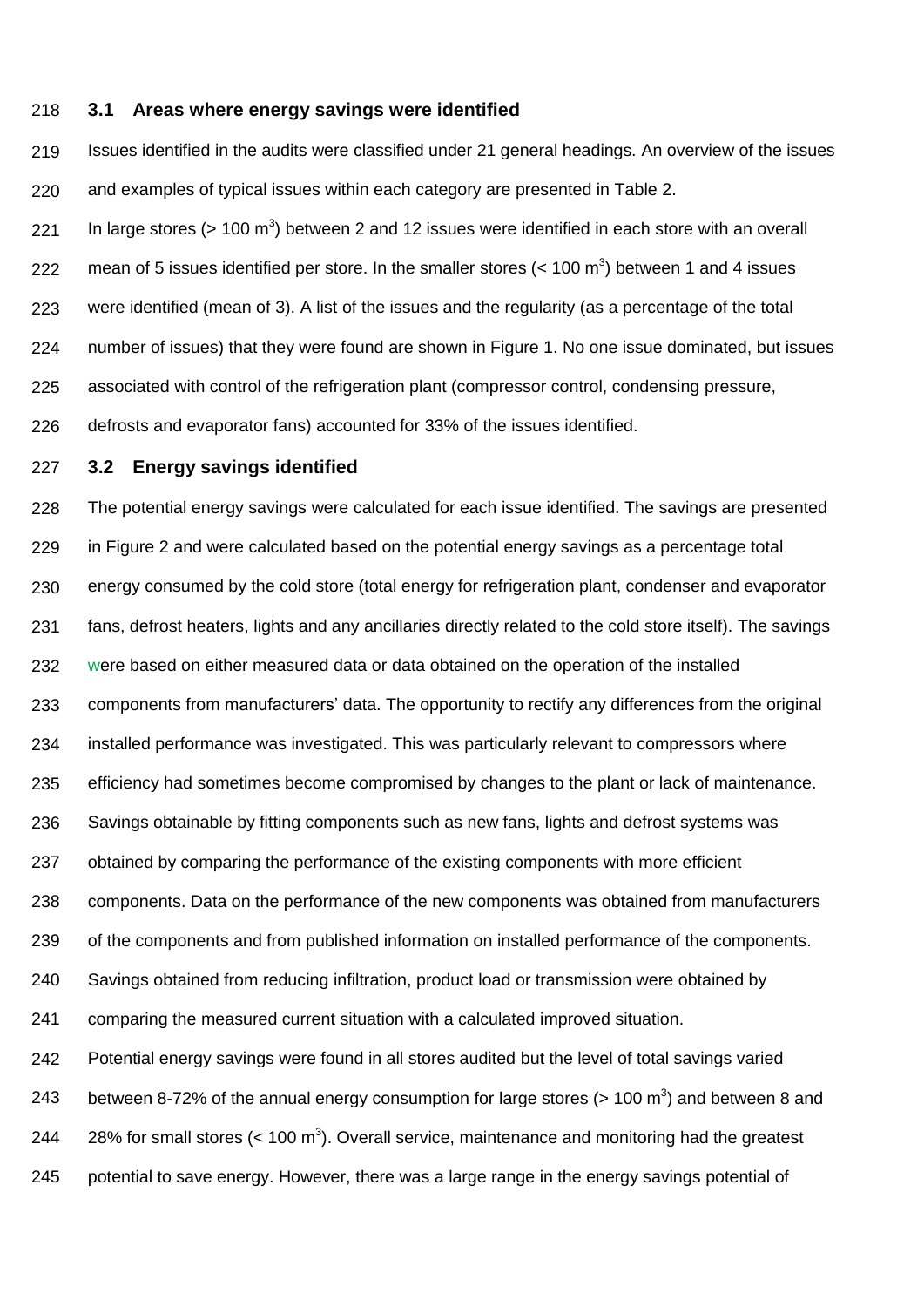246 between 6 and 34%. Although the greatest potential savings were from maintenance and

247 248 monitoring there were a limited number of maintenance and monitoring issues identified with maintenance and monitoring being only 3% of the issues identified (Figure 1).

249 250 251 252 253 254 Further analysis of the data collected showed that there was very little difference in the savings available in chilled stores and frozen stores (Figure 3). Percentage energy savings from small stores (<100  $m^3$ ) were quite similar to those achievable in large stores, however, there were more opportunities for large savings in the larger stores (> 100 m<sup>3</sup>) (Figure 4). Greater savings were found in dairy, mixed and vegetable stores (Figure 5) but the variability in the potential savings was too high to clearly show that certain store types had greater potential to save energy.

### 255 **3.3 Cost effectiveness of initiatives to save energy.**

256 257 258 259 260 The payback time for each of the energy saving initiatives were calculated. The calculation involved a straight comparison of direct cost and time to repay the cost of applying each initiative through energy savings. The energy costs used was  $0.11 \in kWW$ h. No account was taken of any future increase in energy costs or of the impact that any of the initiatives would have on improved product quality, reduced maintenance costs or improved logistics.

261 262 263 264 265 266 267 268 269 The average payback time for each initiative is shown in Figure 6 together with the range in payback times calculated. When examining average paybacks it is clear that in small stores (< 100 m<sup>3</sup>) all initiatives apart from adjusting control of evaporator fans (which had paybacks of approximately 1 year) had average paybacks of greater than 20 years with minimum paybacks of at least 9 years. Therefore many of these interventions would be very unlikely to be economic. The interventions applied to larger stores ( $> 100 \text{ m}^3$ ) were more likely to be economic with only improvements associated with the building, system design and investment in new equipment having average paybacks of greater than 4 years. In all except 3 of the cold stores audited there was at least one intervention that had a payback of 2 years of less.

270 Overall 54% of issues identified had paybacks of less than 1 year, 64% had paybacks of less than

271 2 years, 71% had paybacks of less than 3 years and 83% had paybacks of less than 5 years.

272 Depending on the company structure, paybacks of up to 10 years were acceptable to the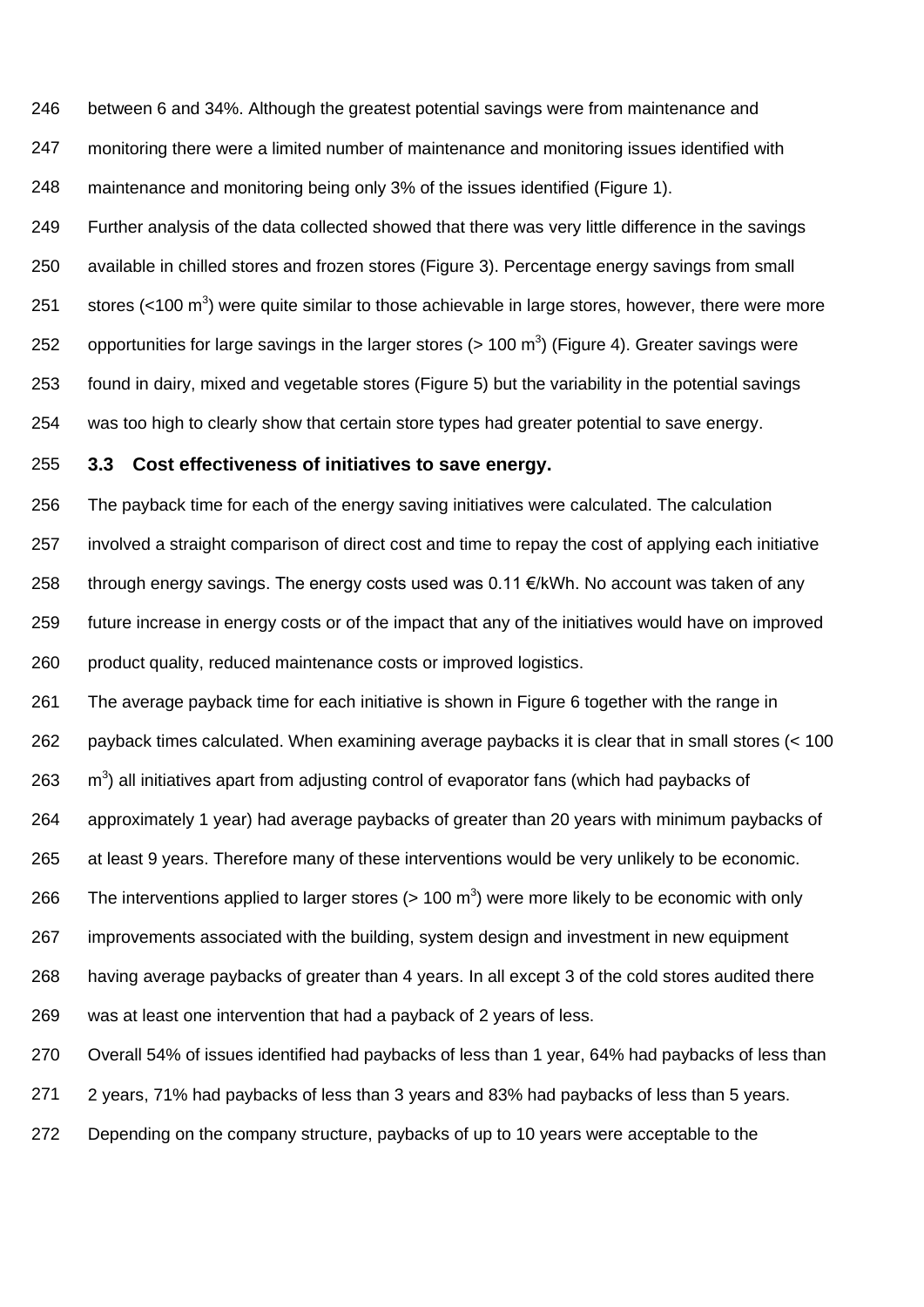273 companies that were audited. If 10 years was an acceptable payback time only 11% of the

274 initiatives would be unacceptable financially.

### 275 **3.4 Energy saving potential for cold stores.**

276 277 278 279 280 281 282 Using the information generated from the audits the issues identified were ranked in terms of expertise required to identify and solve each issue. It was found that 24% of issues could be identified and quantified by a reasonably astute cold store manager who could use engineering knowledge and freely available modelling tools to identify the level of savings that could be achieved. A further level of savings could only be achieved with the input of a refrigeration engineer as these involved handling refrigerant or modifications to the refrigeration system. Above this there was a level where expert/specialist help was required (Figure 7).

### 283 **4 Discussion**

284 285 286 287 288 289 290 291 292 293 294 295 The audits were carried out in 6 different European countries. There was not sufficient number of replicates from each country to fully analyse whether there were fundamental differences between countries. Previous audits which had been carried out in the UK [4][5] had shown that savings of 30-40% were achievable and this result was borne out by the results from this work where savings of between 8 and 72% were found. Over all 38 stores the average energy saving was 28% which confirms that considerable energy savings are possible. In small stores of less than 100  $m^3$  energy savings of up to 28% were found (average 21%) but most of these savings had long payback periods that were longer than would be acceptable to most companies. Therefore the audit results indicated that it is essential to ensure that a new small store is energy efficient when purchased. With a large store ( $> 100 \text{ m}^3$ ) there were a greater number of interventions that could be applied economically throughout the life of the store and therefore there were benefits in regular inspection and auditing to identify energy savings.

296 297 298 299 As was found by Evans and Gigiel [4][5] each cold store exhibited particular energy issues and paybacks could be very variable. As would be expected, paybacks on large capital items such as new equipment, replacing insulation and major system design changes were often uneconomic. However, the payback levels was very cold store specific and in some instances purchase of major 300 equipment such as new LED lighting or major changes to the refrigeration plant were extremely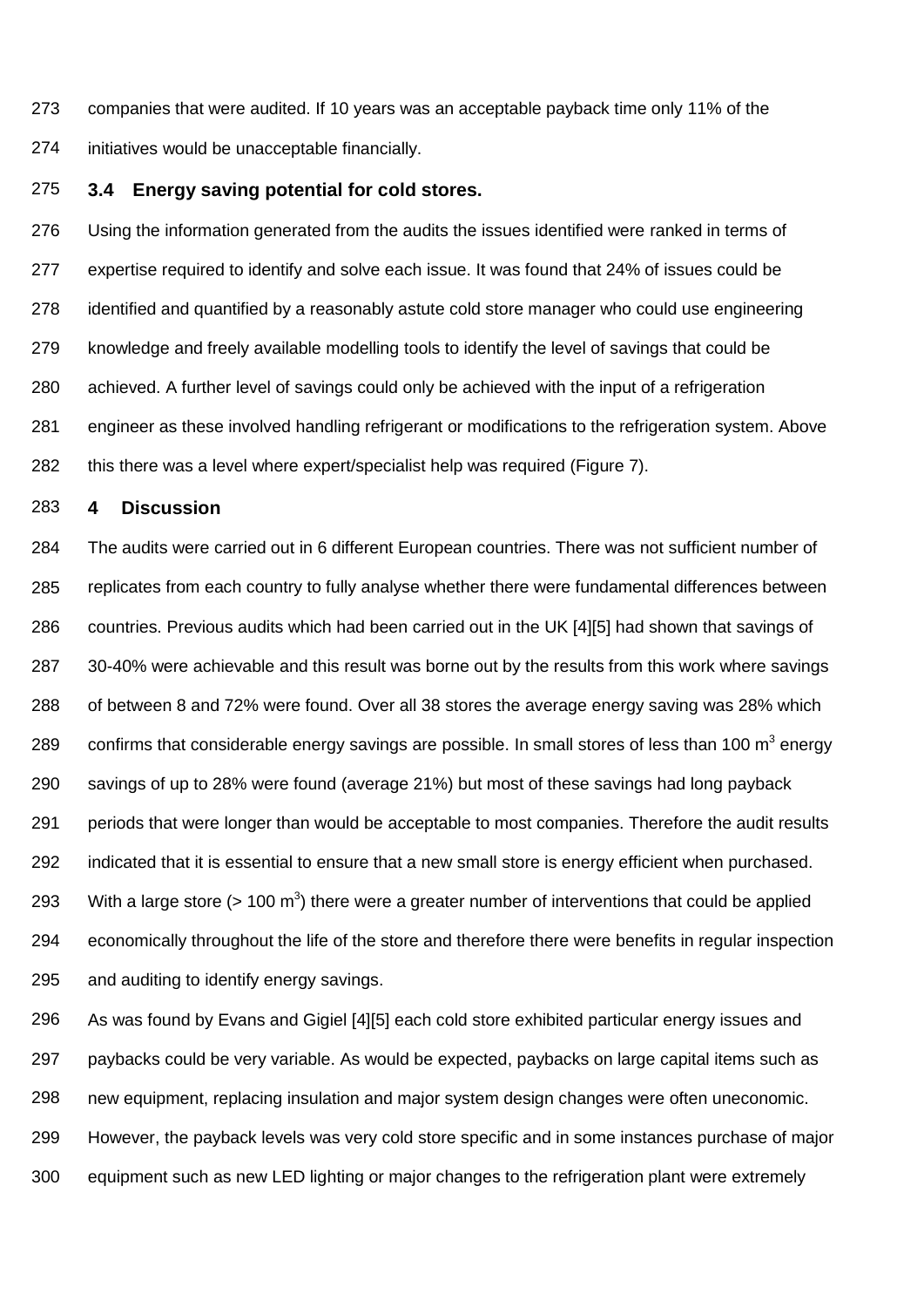economic. Overall it was clear that few cold stores regularly checked the operation of their plant and that there were considerable energy savings from relatively simple checks to ensure that the refrigeration pant was operating efficiently. Also in several cases the cold store was being operated at too low a temperature and there was potential to very cheaply and simply raise the operating temperature. In addition many issues were due to long term gradual decline in the operation of systems or due to damage to equipment that was not repaired. Often these issues could be easily identified (e.g. damaged door strip curtains, damaged doors, ice build up on evaporators, damage to evaporator fans) and had extremely economic paybacks. Such items could simply be identified by cold store operators and could be part of a weekly or monthly check on the operation of the cold store.

 Within the stores examined there would appear to be considerable potential to make larger energy saving interventions. Twenty-one percent of stores were still operating on R22 as the refrigerant. In a recent survey of 137 food companies in Europe it was found that 31% of respondents still had R22 on site [19]. This was similar to that reported in a Carbon Trust survey in 2006 [20]. R22 is currently being phased out and recycled refrigerant will no longer be able to be used after 2015. Therefore many of the stores are likely to be either replaced or upgraded in the next few years. This is an opportunity to install more efficient equipment and to optimise the performance of the refrigeration plant. Three of the stores had already been retrofitted with an R22 replacement (R422D) but considerable issues were found with the optimisation of the refrigeration plant. These issues included setting of superheats, condenser sub cooling and general efficiency of the refrigeration system. Therefore some of the opportunities available during retrofitting of a new refrigerant are possibly being lost.

 Although the issues identified in each cold store were considered under generic headings there was often a relationship between different issues. For example poor door control which resulted in high infiltration loads would also have an impact on defrosting of evaporator and would add an additional load to the refrigeration plant. In the analysis of each store the integration of these factors were assessed together to determine the overall energy savings. Therefore it is not always possible to totally apply one energy saving option without also applying another. The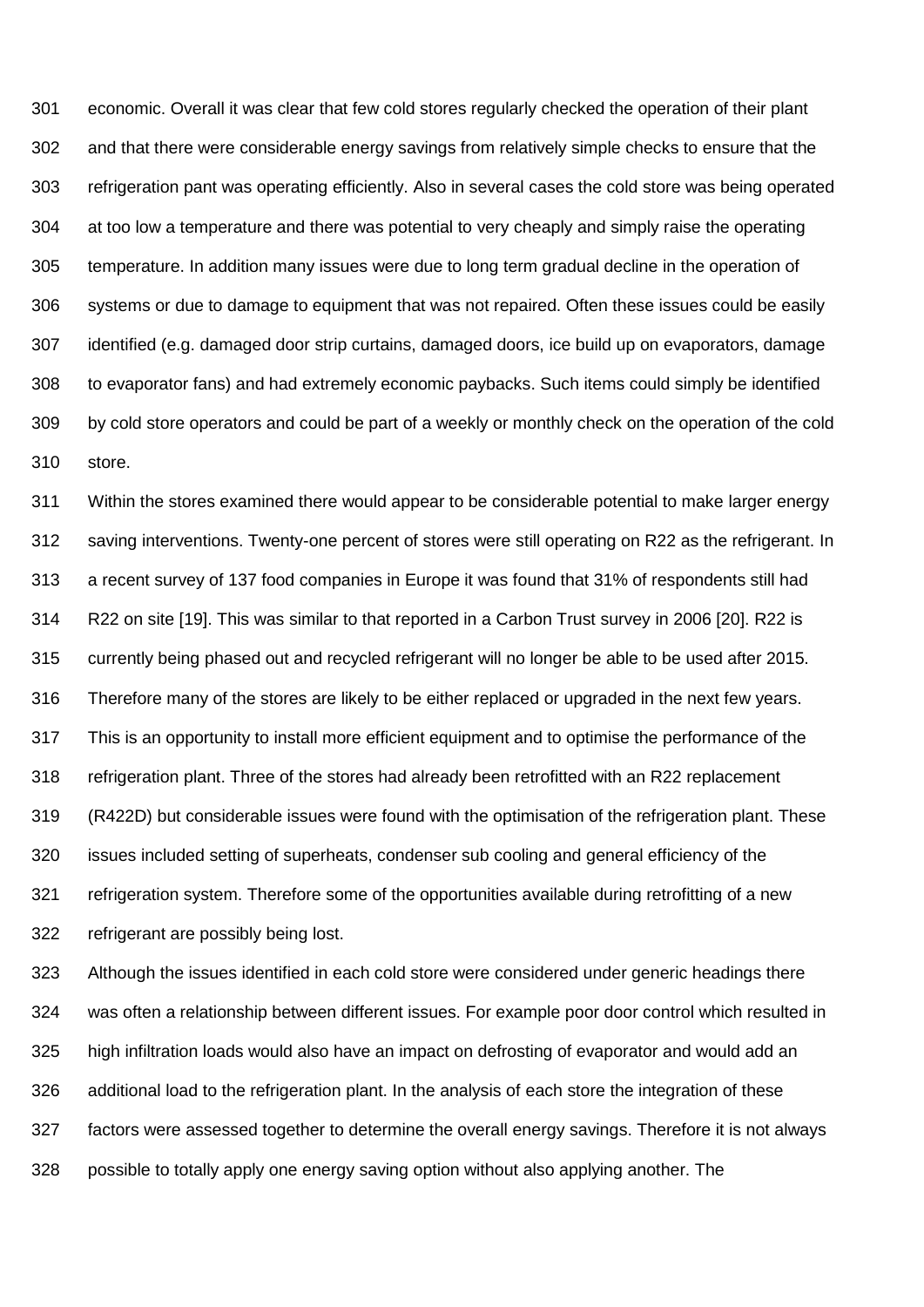329 330 interrelationship between issues is therefore important and when making changes to improve one issue the impact that this has on other factors also needs to be taken into account.

#### 331 **5 Conclusions**

332 333 334 335 336 337 338 339 340 341 342 The audits carried out demonstrated that savings were achievable in all the stores examined. The level of savings varied considerably with no one issue dominating. The potential energy savings varied widely with issues related to the way in which the refrigeration system was controlled and operated having the lowest paybacks. Payback periods tended to be higher in small stores and this emphasised the need to ensure the efficiency of small stores when purchased as limited improvements were economic during the life of the cold store. Twenty-four percent of the savings could be identified by a reasonably able cold store manager and a further 43% by their refrigeration engineer. This highlighted the need for regular checks of the operation of the refrigeration system to check set points, superheat, sub cooling and controls. Some of this could be automated and many of the issues identified in the audits could be simply highlighted to cold store managers through automated monitoring systems.

343 344 345 346 347 348 By far the majority of the savings identified had paybacks of less than 3 years. However, the payback period for each issue identified varied considerably and could range from being a very economic option to not being economically feasible. Therefore it was not possible to unequivocally state that certain technologies were economically attractive as a greater level of understanding of each refrigeration systems operation and use was required to fully quantify the energy savings that could be achieved.

349 350 351 The overall result of this study demonstrates that generic advice is of limited use to cold store operators. Each cold store must be assessed individually to fully optimise performance and to maximise energy savings.

352 **6 Acknowledgements** 

353 354 355 The authors would like to thank EACI (Executive Agency for Competitiveness and Innovation) for funding this work and in particular the project officer, Christophe Coudun for his help in managing the project.

356 **References**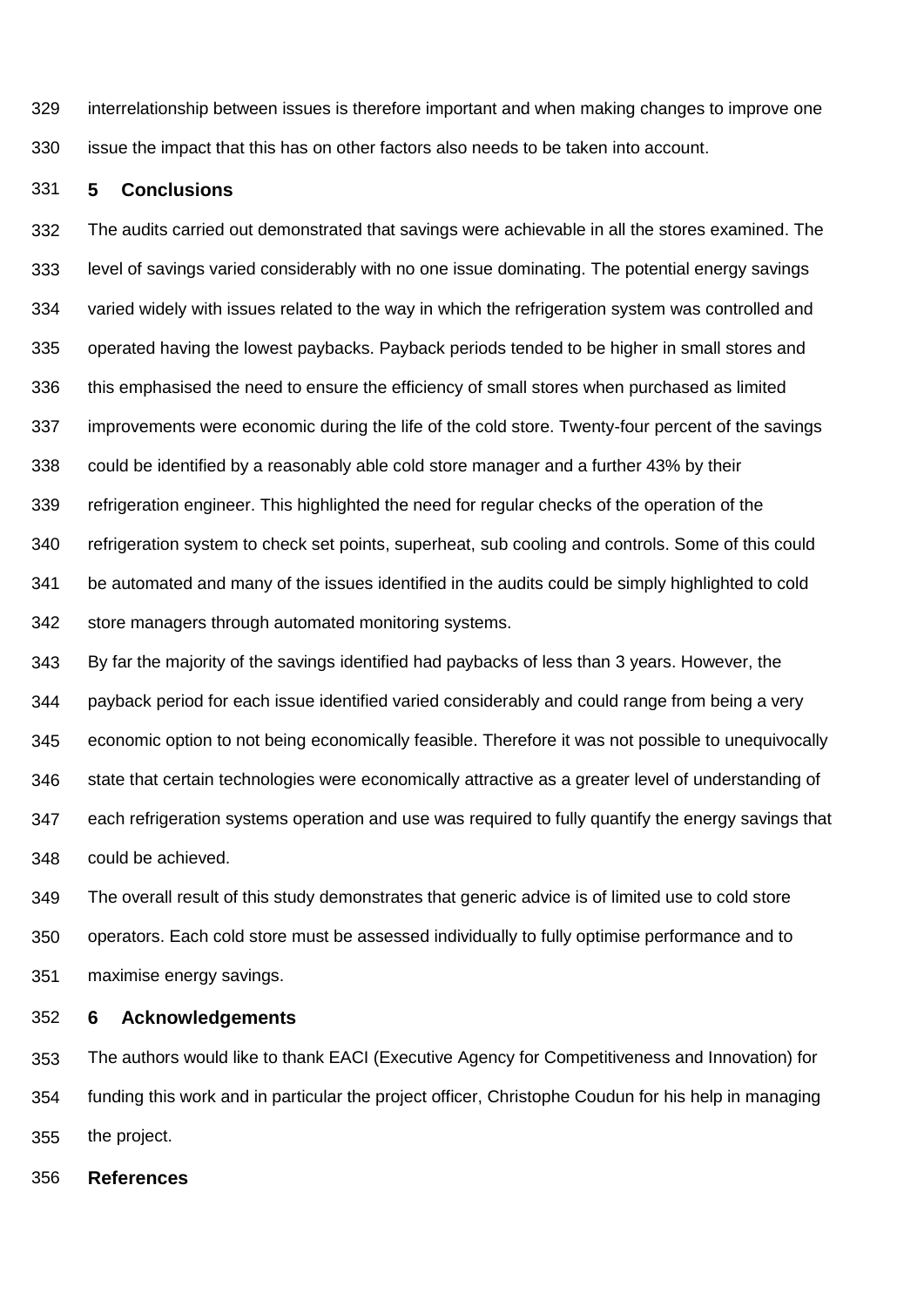- [1] J. Guilpart, " Froid et alimentation: Sécurité, sûreté ou procédé," in *Conférence Centenaire du froid*, Paris, 2008.
- [2] S. Mudgal, B. Tinetti, J. Bain, R. Cervantes and A. de Prado Trigo, "Preparatory study for Ecodesign requirements for EuPs, Lot 1. Task 2: Economic and market analysis," 2011.
- [3] J. E. Duiven and P. Binard, "Refrigerated storage: new developments," *Bulletin of the IIR,* Vols. No. 2002-2, 2002.
- [4] J. A. Evans and A. J. Gigiel, "Reducing the energy consumption in cold stores," in *The 22nd IIR International Congress of Refrigeration*, Beijing, 2007.
- [5] J. A. Evans and A. J. Gigiel, "Reducing energy consumption in cold storage rooms," in *IIR ICCC*, Cambridge, 2010.
- [6] N. J. Mulobe and Z. Huan, "Energy efficient technologies and energy saving potential for cold rooms," in *Article number6330161, Proceedings of the 9th Conference on the Industrial and Commercial Use of Energy, ICUE*, Stellenbosch, 2012.
- [7] J. Zhang, Y. Xu and F. Chen, "Research on operating parameters and energy consumption of cold store based on rough set .," in *6th International Conference on Fuzzy Systems and Knowledge Discovery, FSKD*, Tianjin, 2009.
- [8] X. Liu, M. Lu, S. Wang, L. Xin, Q. Zhang and LuR, "Analysis of energy consumption and energy conservation of multi-effect condensed refrigeration unit in small cold storage," *Nongye Gongcheng Xuebao/Transactions of the Chinese Society of Agricultutal Engineering,* vol. 26, no. 6, pp. 103-108, 2010.
- [9] J. Zhang, "Energy efficiency of refrigerated docks for cold stores," in *Advanced Materials Research. International Conference on Engineering Materials, Energy, Management and Control, MEM*, Beijing, 2011.
- [10] A. Al-Salaymeh and M. R. Abdelkader, "Efficiency of free cooling technique in air refrigeration systems," *Jordan Journal of Mechanical and Industrial Engineering,* vol. 5, no. 4, pp. 325-333,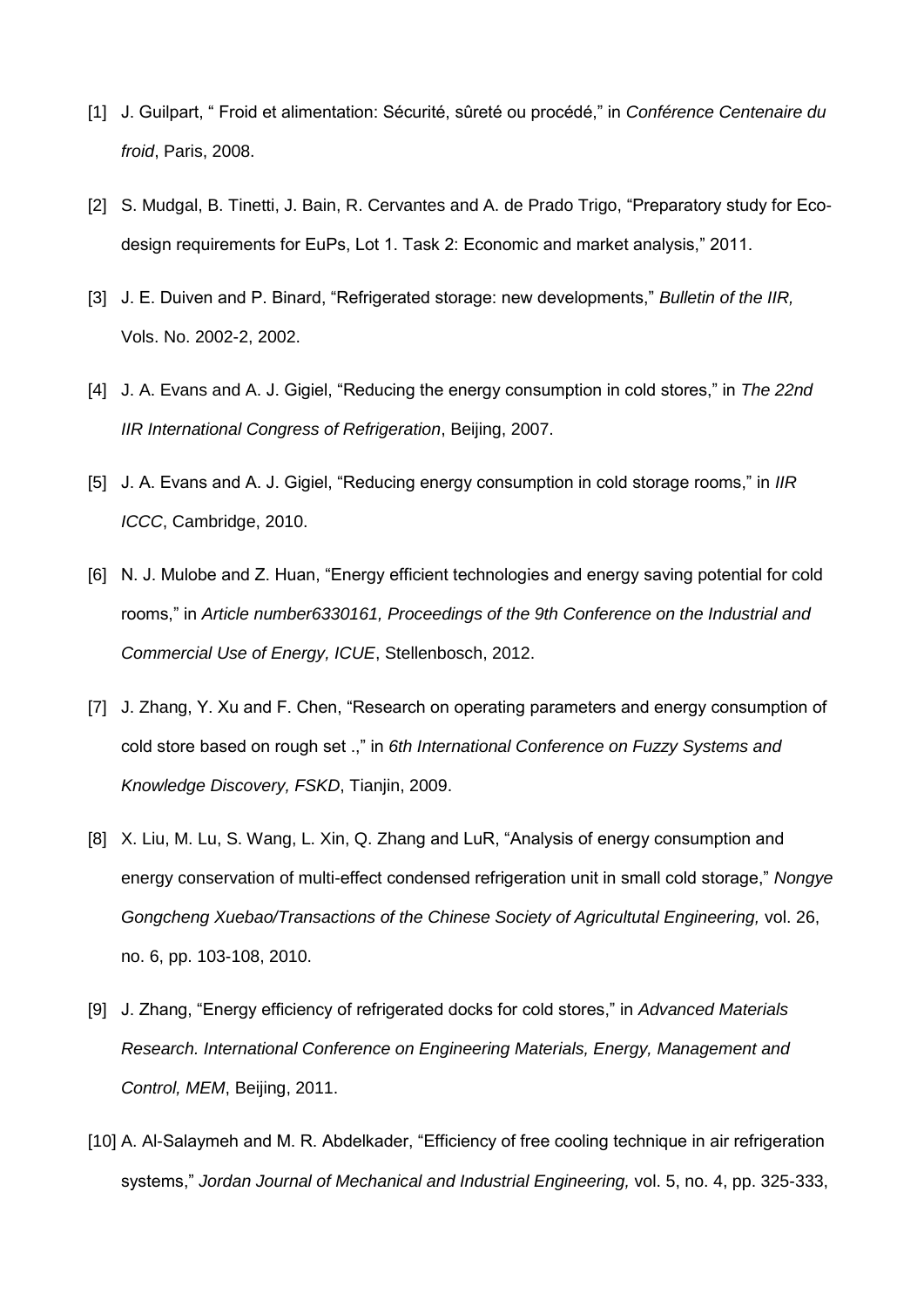```
2011.
```
- [11] "ICE-E," 2012. [Online]. Available: http://www.khlim-inet.be/drupalice/models.
- [12] J. A. Evans, S. L. Russell and S. J. James, "Chilling of recipe dish meals to meet cook-chill guidelines," *Int. J. Refrig.,* vol. 19, pp. 79-86, 1996.
- [13] ASHRAE, ASHRAE Handbook Fundamentals, 1997.
- [14] W. B. Gosney and H. A. Olama, "Heat and enthalpy gains through cold room doorways," *Proc. Inst. of Refrig.,* vol. 72, pp. 31-41, 1975.
- [15] A. M. Foster, M. J. Swain, R. Barrett and S. J. James, "Experimental verification of analytical and CFD predictions of infiltration through cold store entrances," *International Journal of Refrigeration,* vol. 26, no. 8, pp. 918-925, 203.
- [16] ASHRAE Refrigeration. 2006. Chapter 12, Refrigeration Load, 2006.
- [17] "NIST Reference Fluid Thermodynamic and Transport Properties Database (REFPROP)," [Online]. Available: http://www.nist.gov/srd/nist23.cfm.
- [18] "CoolPack IPU Technology Development Refrigeration and energy technology," [Online]. Available: http://www.ipu.dk/English/IPU-Manufacturing/Refrigeration-and-energytechnology/Downloads/CoolPack.aspx.
- [19] J. A. Evans, "Deliverable D.2.2.1 : Compilation of data on industrial refrigeration needs," FRISBEE (Food Refrigeration Innovations for Safety, Consumers' Benefit, Environmental Impact and Energy Optimisation Along the Cold Chain in Europe) , 2011.
- [20] Carbon Trust, "Targeting refrigeration technology support in the food & drink manufacturing sector," 2006.

357

358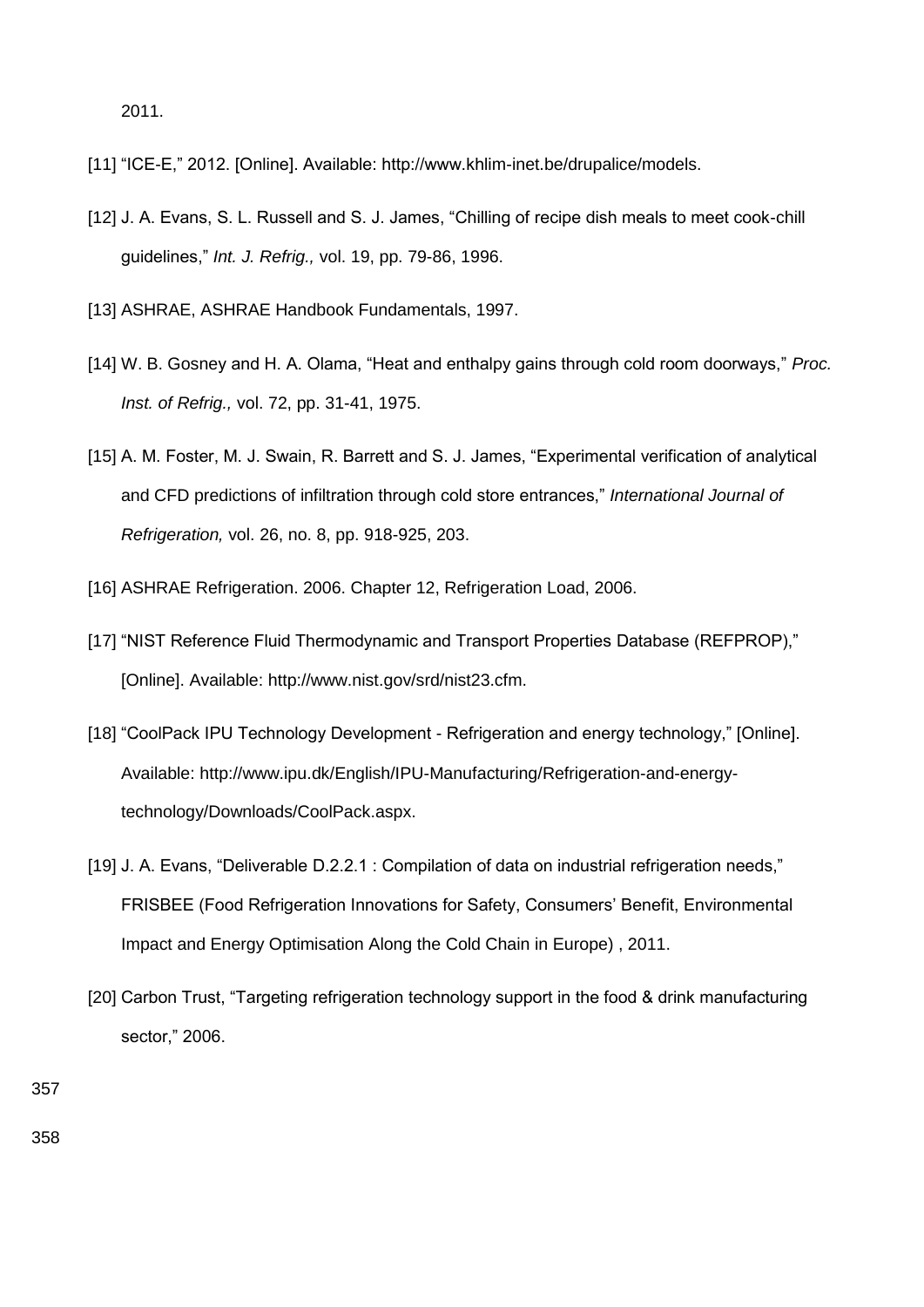**Table(s)**

# **Tables and figures**

# **Tables:**

Table 1. Cold stores audited.

Table 2. Energy savings categories and issues.

## **Figures:**

Figure 1. Issues identified in the audits.

Figure 2. Energy saving potential for each issue identified in the audits (bars: minimum and maximum % savings).

Figure 3. Potential savings related to store temperature.

Figure 4. Potential savings related to store volume.

Figure 5. Potential savings related to product type stored.

Figure 6. Payback time for each issue identified in the audits.

Figure 7. Level of expertise required to identify and quantify issues identified in the audits.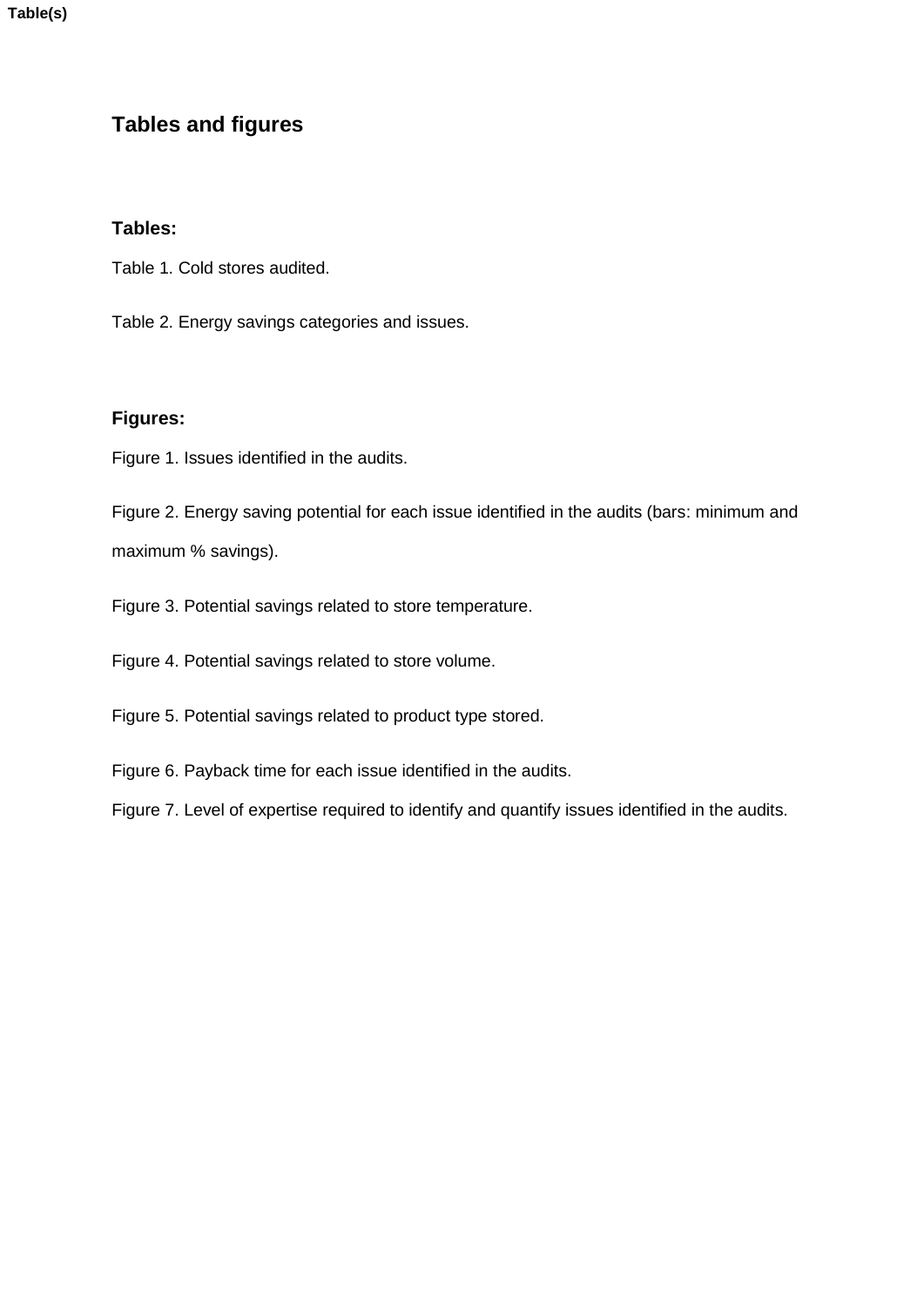| <b>Store</b>    | <b>Country</b>  | <b>Volume</b>        | <b>Product</b>  |                 | <b>Calculated</b> | Set point      |
|-----------------|-----------------|----------------------|-----------------|-----------------|-------------------|----------------|
| no.             |                 |                      |                 | Refrigerant     | heat load         | temperature    |
|                 |                 | (m <sup>3</sup> )    |                 |                 | (kW)              | $(^{\circ}C)$  |
| $\mathbf 1$     | Belgium         | 180,000              | Chips           | R717            | 950               | $-22$          |
| $\overline{2}$  | <b>Bulgaria</b> | 9,512                | Ice cream       | R717            | 150               | $-21$          |
| 3               | <b>Bulgaria</b> | 2,983                | Mixed           | <b>R404A</b>    | 35                | $-20$          |
| $\overline{4}$  | <b>Bulgaria</b> | 1,741                | Mixed           | <b>R404A</b>    | 15                | $\overline{2}$ |
| 5               | <b>Bulgaria</b> | 1,200                | Mixed           | <b>R404A</b>    | 30                | 8              |
| 6               | Denmark         | 125,000              | Mixed           | R717            | 250               | $-20$          |
| $\overline{7}$  | <b>Denmark</b>  | 500                  | Vegetable       | R717/secondary  | 43                | $\overline{4}$ |
| 8               | <b>Denmark</b>  | 800                  | Smoked meat     | R22/R134a       | 10.9              | $\overline{4}$ |
| 9               | <b>Denmark</b>  | 98,500               | Meat            | R717            | 140               | $-21$          |
| 10              | <b>Denmark</b>  | 2,400                | Meat            | R717            | 55                | $-21$          |
| 11              | Italy           | 94                   | Salami          | <b>R404A</b>    | 3                 | 3              |
| $\overline{12}$ | Italy           | 92                   | Salami          | <b>R404A</b>    | $\overline{3}$    | $\overline{3}$ |
| $\overline{13}$ | Italy           | 34                   | Salami          | <b>R404A</b>    | 1.5               | $\overline{3}$ |
| 14              | Italy           | 14                   | Salami          | <b>R404A</b>    | 0.5               | 3              |
| 15              | Italy           | 19                   | Salami          | <b>R404A</b>    | $\mathbf{1}$      | $\overline{3}$ |
| 16              | Italy           | 46                   | Salami          | <b>R404A</b>    | 1.5               | $\overline{3}$ |
| 17              | Italy           | 1,000                | Mixed           | R717            | 10                | $\overline{3}$ |
| 18              | Italy           | 14,000               | Mixed           | R717            | 130               | $-22$          |
| 19              | Italy           | 57                   | Pasta           | <b>R404A</b>    | 3                 | 1.5            |
| 20              | Italy           | 34,940               | Dairy           | R <sub>22</sub> | 281               | $\overline{2}$ |
| 21              | Italy           | 14,000               | Vegetable       | R717            | 85                | 3              |
| 22              | Switzerland     | 227                  | Mixed           | R744            | 18                | $-23$          |
| 23              | <b>UK</b>       | 6,442                | Potato          | R22             | 55/25             | 3              |
| 24              | <b>UK</b>       | 7,068                | Potato/celeriac | R507            | 30                | $\overline{3}$ |
| 25              | <b>UK</b>       | 3,588                | Potato          | R22             | 115/45            | 3              |
| 26              | <b>UK</b>       | 7,176                | Potato          | <b>R422D</b>    | 105/40            | 3              |
| 27              | <b>UK</b>       | 5,544                | Potato          | <b>R422D</b>    | 45/20             | $\overline{3}$ |
| 28              | <b>UK</b>       | 20,160               | Potato          | <b>R422D</b>    | 215/80            | 3              |
| 29              | <b>UK</b>       | 36,036               | Dairy (mixed)   | <b>R404A</b>    | 179               | $\overline{2}$ |
| 30              | <b>UK</b>       | $\overline{1}$ 2,512 | Dairy (mixed)   | <b>R404A</b>    | 105               | $\overline{2}$ |
| 31              | <b>UK</b>       | 43,758               | Dairy (mixed)   | <b>R404A</b>    | 270               | $\overline{2}$ |
| 32              | UK              | 12,399               | Mixed           | R22             | 101               | $-23$          |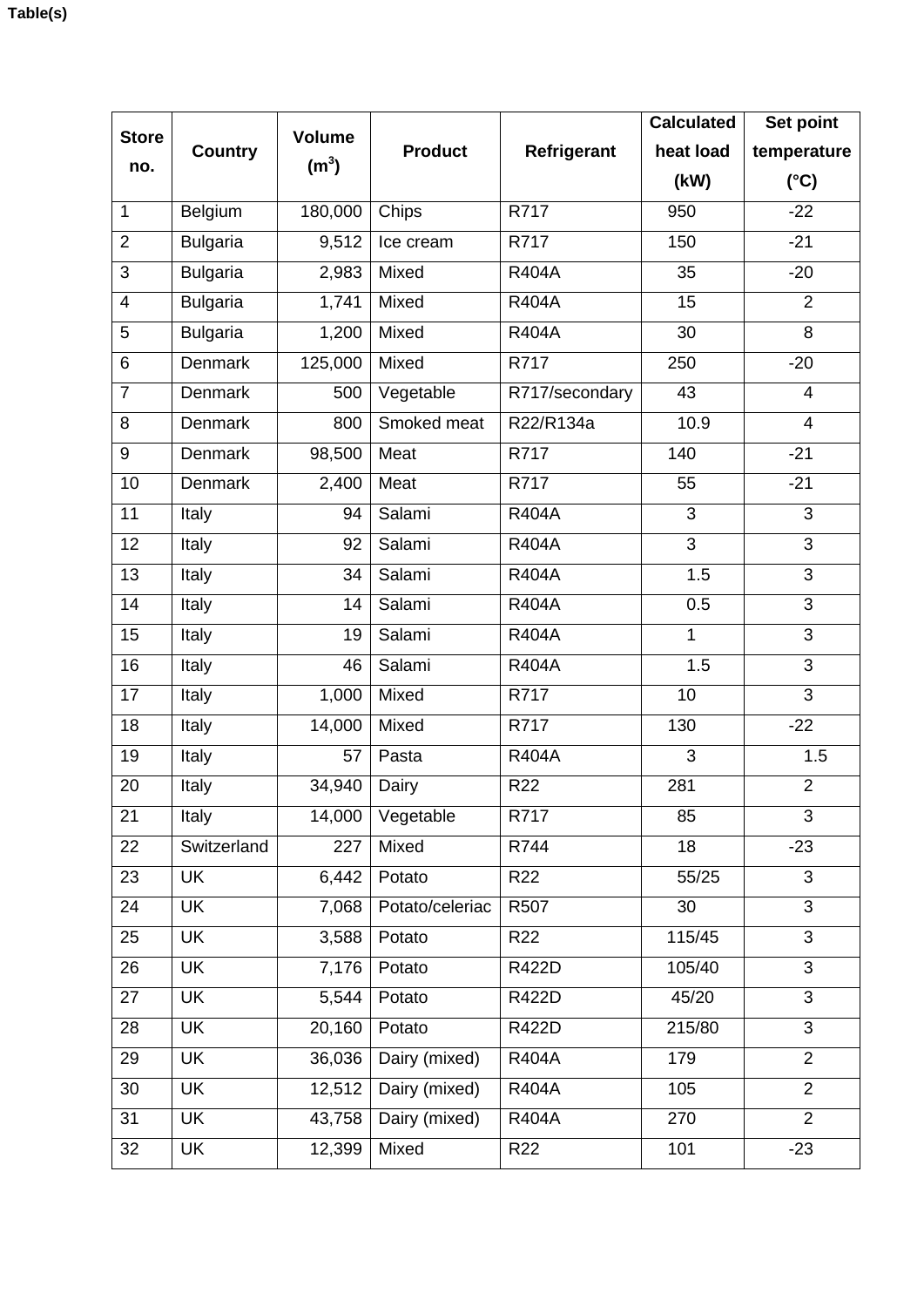| 33 | <b>UK</b> | 7,347  | Mixed | <b>R22</b> | 64  | $-23$            |
|----|-----------|--------|-------|------------|-----|------------------|
| 34 | <b>UK</b> | 19,659 | Mixed | <b>R22</b> | 118 | $-23$            |
|    |           |        |       |            |     | $-22(2)$         |
| 35 | <b>UK</b> | 12,399 | Mixed | R717       | 115 | stores) $/$ 3 (3 |
|    |           |        |       |            |     | stores)          |
| 36 | <b>UK</b> | 7,347  | Mixed | R717       | 171 | $-22$            |
| 37 | <b>UK</b> | 13,925 | Mixed | R717       | 85  | $-19$            |
| 38 | <b>UK</b> | 21,783 | Mixed | R717       | 268 | $-18$            |

n.b. Stores where 2 heat loads are reported refer to a pull down heat load associated with initial temperature

reduction after harvest and a stable heat load once 'field heat' had been removed.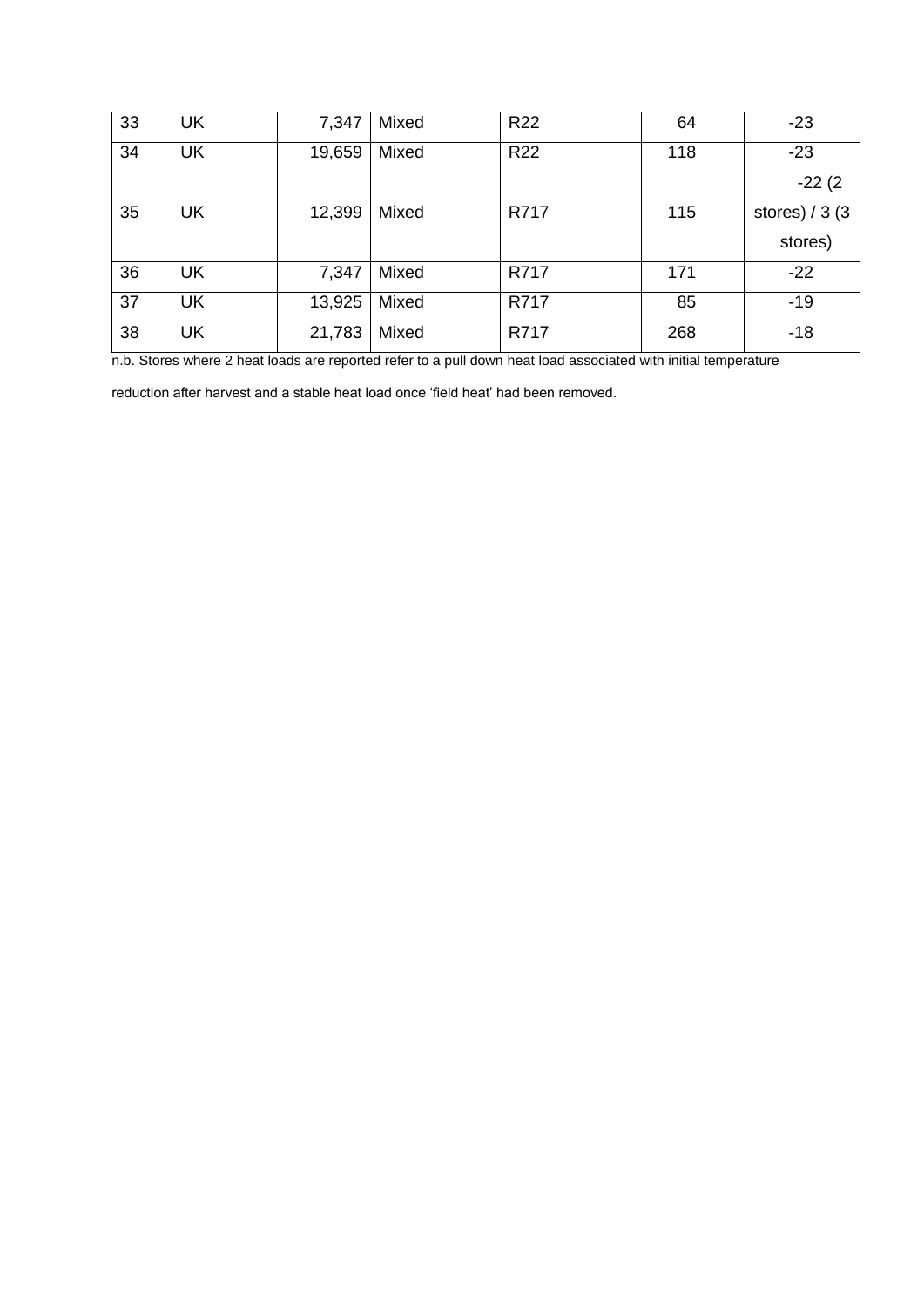| <b>Issue</b>   | No. of         | <b>Typical problem</b> | Reason                        | <b>Options to</b>   |
|----------------|----------------|------------------------|-------------------------------|---------------------|
|                | times          |                        |                               | improve             |
|                | seen           |                        |                               |                     |
| <b>Battery</b> | $\overline{2}$ | Charging of forklift   | Damage to charging areas      | Repair doors.       |
| charging       |                | batteries in the cold  | doors.                        |                     |
|                |                | store. When            |                               |                     |
|                |                | charging batteries     |                               |                     |
|                |                | the charging area      |                               |                     |
|                |                | should be              |                               |                     |
|                |                | ventilated and this    |                               |                     |
|                |                | draws warm air into    |                               |                     |
|                |                | the store.             |                               |                     |
| Control of     | 15             | Inefficient use of     | Using screw compressors at    | In case of a mix of |
| compressors    |                | compressors            | part load, poor sequencing of | screws and          |
|                |                |                        | compressors, lack of system   | reciprocating       |
|                |                |                        | optimisation requiring more   | compressors         |
|                |                |                        | compressor to operate than    | recommended to      |
|                |                |                        | necessary.                    | do the part load    |
|                |                |                        |                               | operation on the    |
|                |                |                        |                               | reciprocating       |
|                |                |                        |                               | compressors.        |
|                |                |                        |                               | Optimisation of     |
|                |                |                        |                               | system              |
| Control of     | $\overline{2}$ | Condenser fans         | Need for gas defrosting.      | Float high pressure |
| condenser      |                | operated at fixed or   | Lack of system optimisation.  | in periods when     |
| fans           |                | too high pressure.     | Poor condenser design.        | defrosts not        |
|                |                |                        |                               | required.           |
|                |                |                        |                               |                     |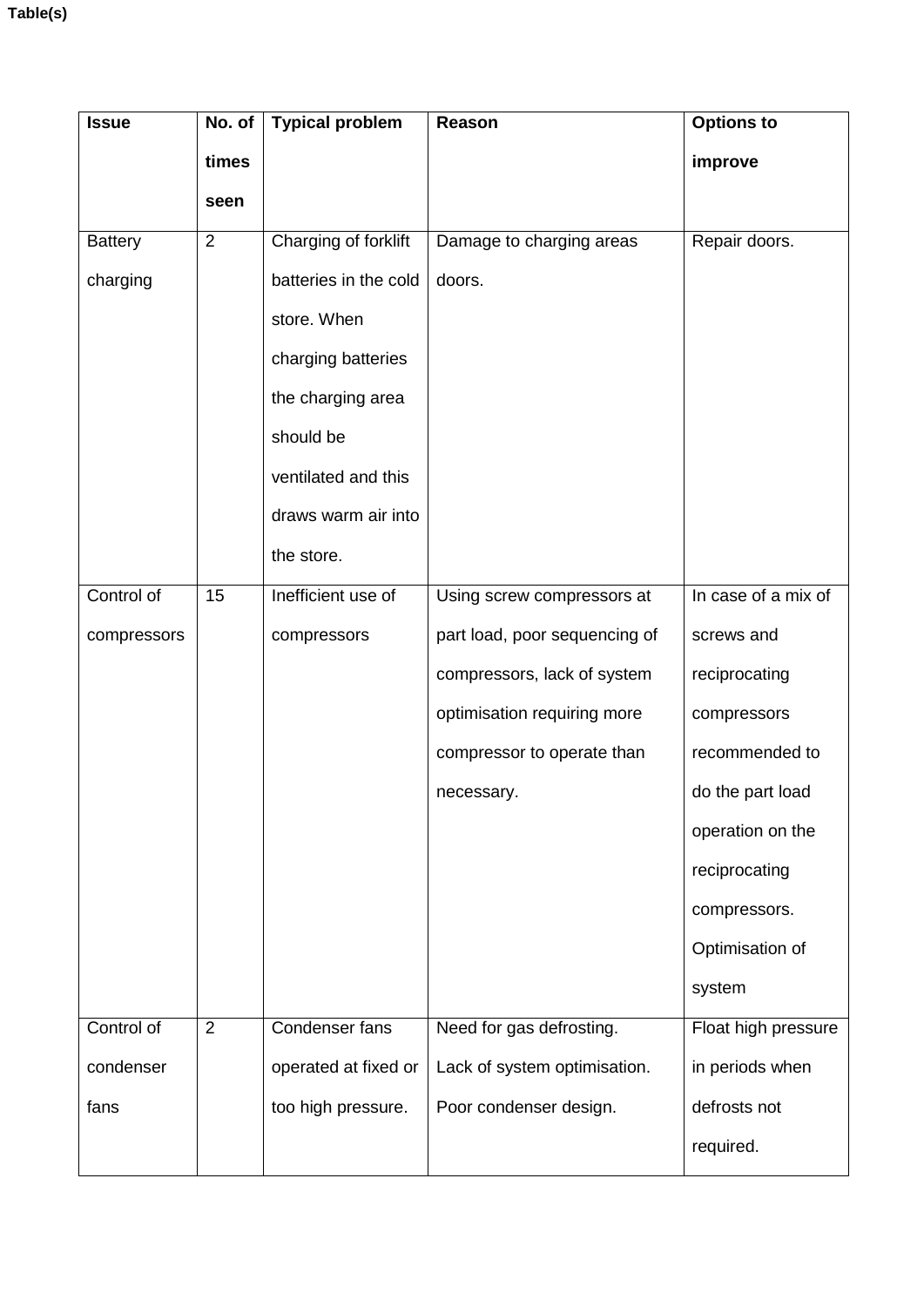| Control of | 13 | Fan used when not  | Poor system optimisation.       | Pulse fans.         |
|------------|----|--------------------|---------------------------------|---------------------|
| evaporator |    | necessary.         | Poor air flow around cold room. | Switch of           |
| fans       |    |                    |                                 | unnecessary fans.   |
|            |    |                    |                                 | Control fan         |
|            |    |                    |                                 | according to room   |
|            |    |                    |                                 | temperature         |
|            |    |                    |                                 | Ensure air flow in  |
|            |    |                    |                                 | cold room is        |
|            |    |                    |                                 | efficient.          |
| Defrost    | 14 | Over defrosting    | Poor system optimisation.       | Reduce defrost      |
| control    |    | evaporators to     |                                 | duration, regular   |
|            |    | ensure no build up |                                 | checking of         |
|            |    | of ice.            |                                 | evaporator          |
|            |    |                    |                                 | performance.        |
|            |    |                    |                                 | Defrost on          |
|            |    |                    |                                 | demand.             |
|            |    |                    |                                 | Do not defrost      |
|            |    |                    |                                 | evaporators unless  |
|            |    |                    |                                 | necessary.          |
|            |    |                    |                                 | Reduce infiltration |
|            |    |                    |                                 | into cold room.     |
|            |    |                    |                                 | Passive (off-cycle) |
|            |    |                    |                                 | defrost in chilled  |
|            |    |                    |                                 | stores.             |
| EC fans    | 3  | Use of shaded pole | EC motors are more efficient    | Consider when       |
|            |    | motor fans         | than shaded pole motors and     | changing fan        |
|            |    |                    | can be driven at variable       | motors.             |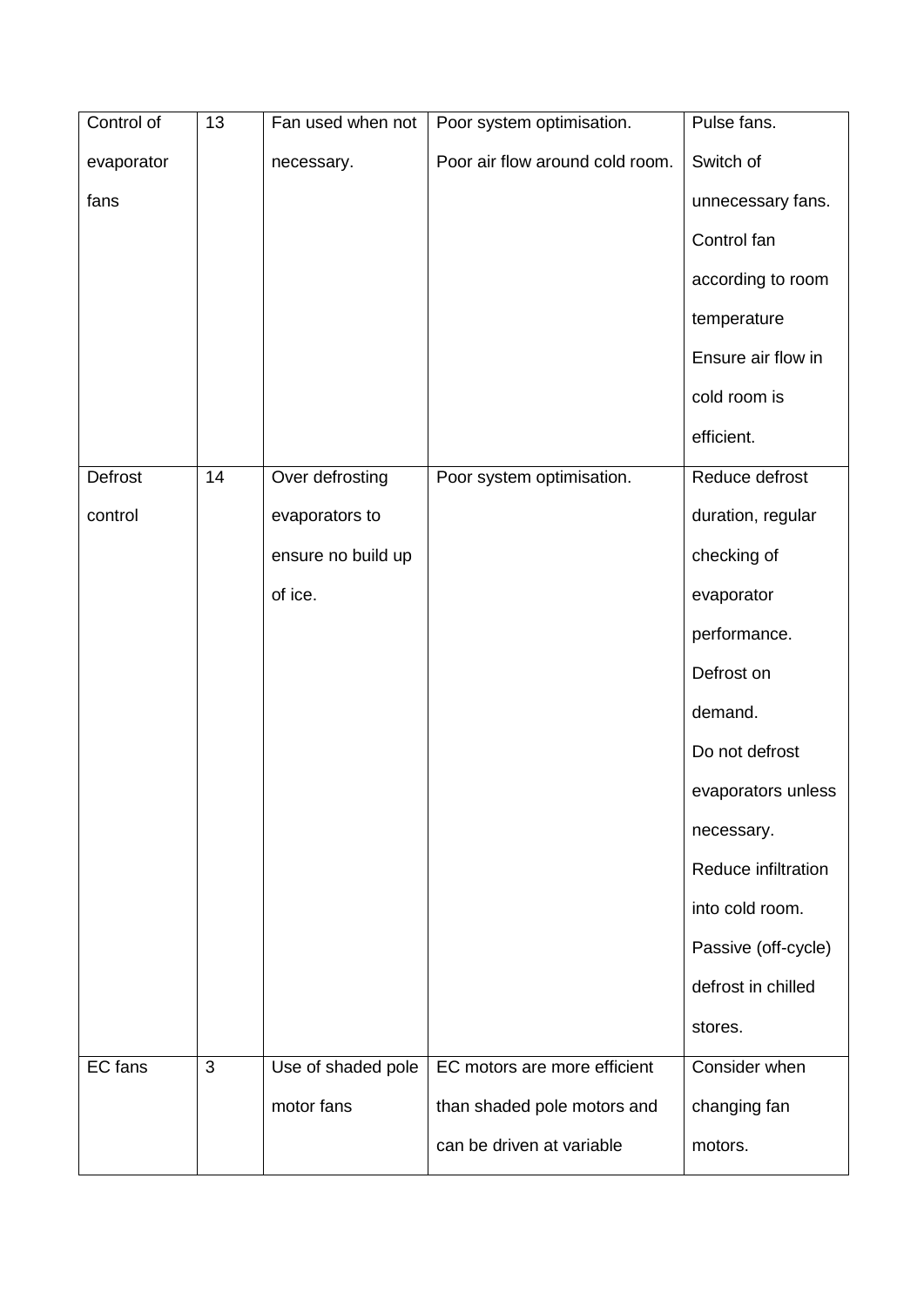|               |                |                      | speeds                          |                     |
|---------------|----------------|----------------------|---------------------------------|---------------------|
| Expansion     | $\overline{4}$ | Poor refrigerant     | The size and function of the    | Optimisation of     |
| device        |                | control and super-   | expansion valve in DX systems   | system              |
|               |                | heats                | has an enormous impact on       | Regular checking    |
|               |                |                      | the performance of the          | of refrigeration    |
|               |                |                      | evaporator and the evaporating  | system operation.   |
|               |                |                      | temperature.                    |                     |
| Infiltration/ | 13             | High infiltration    | Infiltration of warm and moist  | Repair door seals.  |
| door          |                | load                 | air through doors               | Ensure door         |
| protection    |                |                      |                                 | protection is in    |
|               |                |                      |                                 | good condition and  |
|               |                |                      |                                 | effective.          |
|               |                |                      |                                 | Consider            |
|               |                |                      |                                 | automated door      |
|               |                |                      |                                 | controls and if     |
|               |                |                      |                                 | necessary           |
|               |                |                      |                                 | dehumidified air    |
|               |                |                      |                                 | locks.              |
| Insulation    | 13             | Poor insulation      | Using chilled store as freezer. | Repair insulation.  |
|               |                | integrity or         | Damage to insulation.           |                     |
|               |                | insulation too thin. | Insulation breakdown.           |                     |
| Lighting      | 10             | High heat load       | Excessive lighting, poor choice | Replace with LED    |
|               |                | from lights.         | of lights.                      | lights (possibly    |
|               |                |                      |                                 | sensor controlled). |
| <b>New</b>    | 9              | Equipment (apart     | Damage to equipment             | Replace pumps,      |
| equipment     |                | from items           | Inefficient equipment initially | heat exchangers     |
|               |                | separately listed)   | installed to save cost.         | etc.                |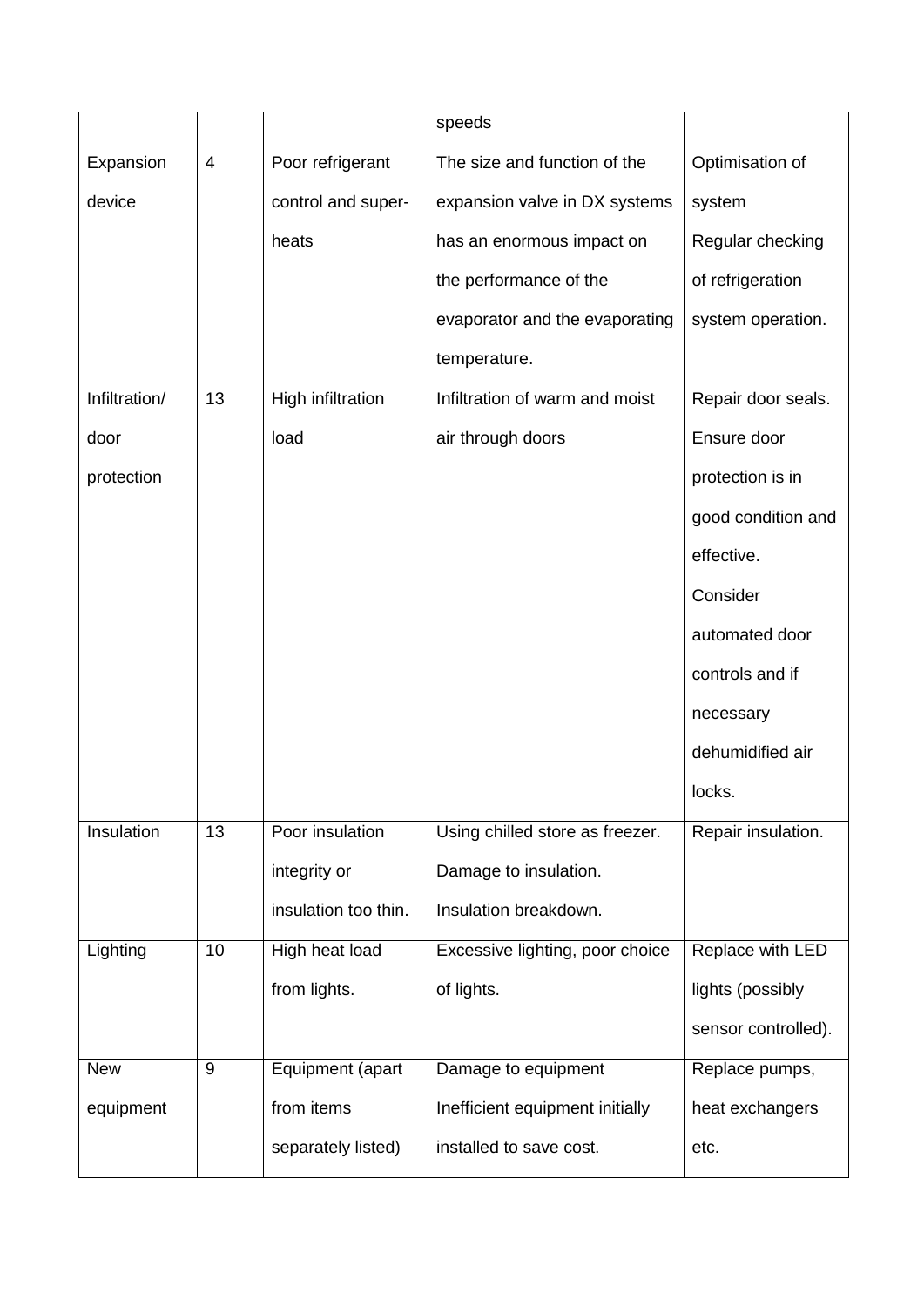|               |    | old or poorly       |                                  | Investigate more     |
|---------------|----|---------------------|----------------------------------|----------------------|
|               |    | performing.         |                                  | efficient systems    |
|               |    | Equipment old or    |                                  | /refrigerants.       |
|               |    | poorly performing.  |                                  |                      |
| Other         | 8  | Other control       | Poor understanding of system     | Optimisation of      |
| controls      |    | issues and          | operation.                       | system.              |
|               |    | problems not        |                                  |                      |
|               |    | separately listed.  |                                  |                      |
| Other         | 8  | Other refrigeration | Poor understanding of system     | Optimisation of      |
| refrigeration |    | system issues and   | operation.                       | system.              |
| system        |    | problems not        |                                  |                      |
| issues        |    | separately listed.  |                                  |                      |
| Product       | 4  | Product brought     | Poor cold chain, product left on | Reduce time on       |
| temperature   |    | into store at above | loading bay.                     | loading bay.         |
|               |    | store temperature.  |                                  | Ensure product       |
|               |    |                     |                                  | delivered at correct |
|               |    |                     |                                  | temperature.         |
| Reduce        | 14 | Excessive           | Poor monitoring and control (a   | Optimisation of      |
| condensing    |    | condensing          | rule of thumb 1°C too high       | system.              |
| pressure      |    | pressure.           | condensing temperature           | Use of evaporative   |
|               |    |                     | equals 2-3% extra power          | condenser.           |
|               |    |                     | consumption).                    |                      |
| Restoring of  | 6  | Control settings    | Set points are allowed to "slip" | Regularly check      |
| control       |    | adjusted            | and are changed due to some      | settings.            |
| settings      |    | inefficiently.      | event but never changed back.    |                      |
| Room temp     | 8  | Cold store          | Poor monitoring and control (as  | Rest room controls.  |
| settings      |    | temperature too     | a rule of thumb 1°C too low      |                      |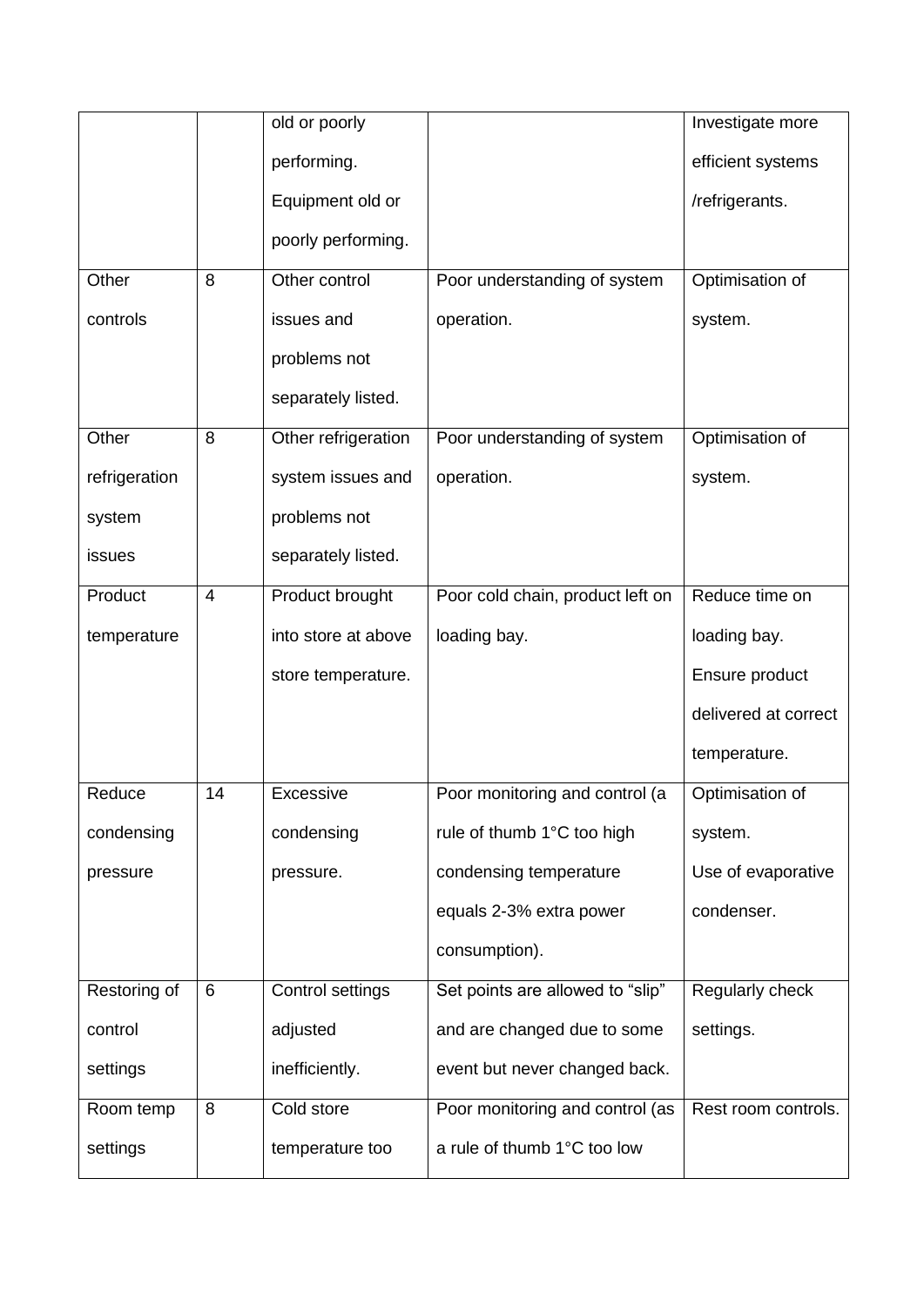|              |                | cold or too warm.    | cold store air temperature        |                     |
|--------------|----------------|----------------------|-----------------------------------|---------------------|
|              |                |                      | equals 2-3% extra power).         |                     |
| Service/main | 5              | General operation    | Lack of investment, knowledge     | Daily monitoring of |
| tenance/mon  |                | of refrigeration     | of operator, poor servicing and   | the running         |
| itoring      |                | plant, insulation of | maintenance.                      | condition of the    |
|              |                | pipes, service of    |                                   | refrigeration       |
|              |                | components           |                                   | system.             |
| Sub cooling  | 3              | Lack of sub cooling  | This is especially a problem for  | System              |
|              |                | at entry to          | DX systems: loosing the sub       | optimisation.       |
|              |                | evaporator in DX     | cooling of the liquid refrigerant |                     |
|              |                | systems.             | supplied to the expansion         |                     |
|              |                |                      | valves can cause too little       |                     |
|              |                |                      | liquid supply.                    |                     |
| Superheat    | $\overline{4}$ | Excessive            | Too high superheat out of the     | System              |
| control      |                | evaporator           | evaporator on DX systems          | maintenance/        |
|              |                | superheat.           | indicates poor expansion valve    | optimisation        |
|              |                |                      | control, loss of refrigerant or   |                     |
|              |                |                      | lack of sub cooling (as a rule of |                     |
|              |                |                      | thumb 1°C too low evaporation     |                     |
|              |                |                      | temperature equals 2-3% extra     |                     |
|              |                |                      | power consumption).               |                     |
| System       | 12             | Badly designed       | Cost savings, poor                | Retrofitting of     |
| design       |                | system               | specification or design.          | improved            |
|              |                |                      |                                   | components,         |
|              |                |                      |                                   | change to system    |
|              |                |                      |                                   | configuration.      |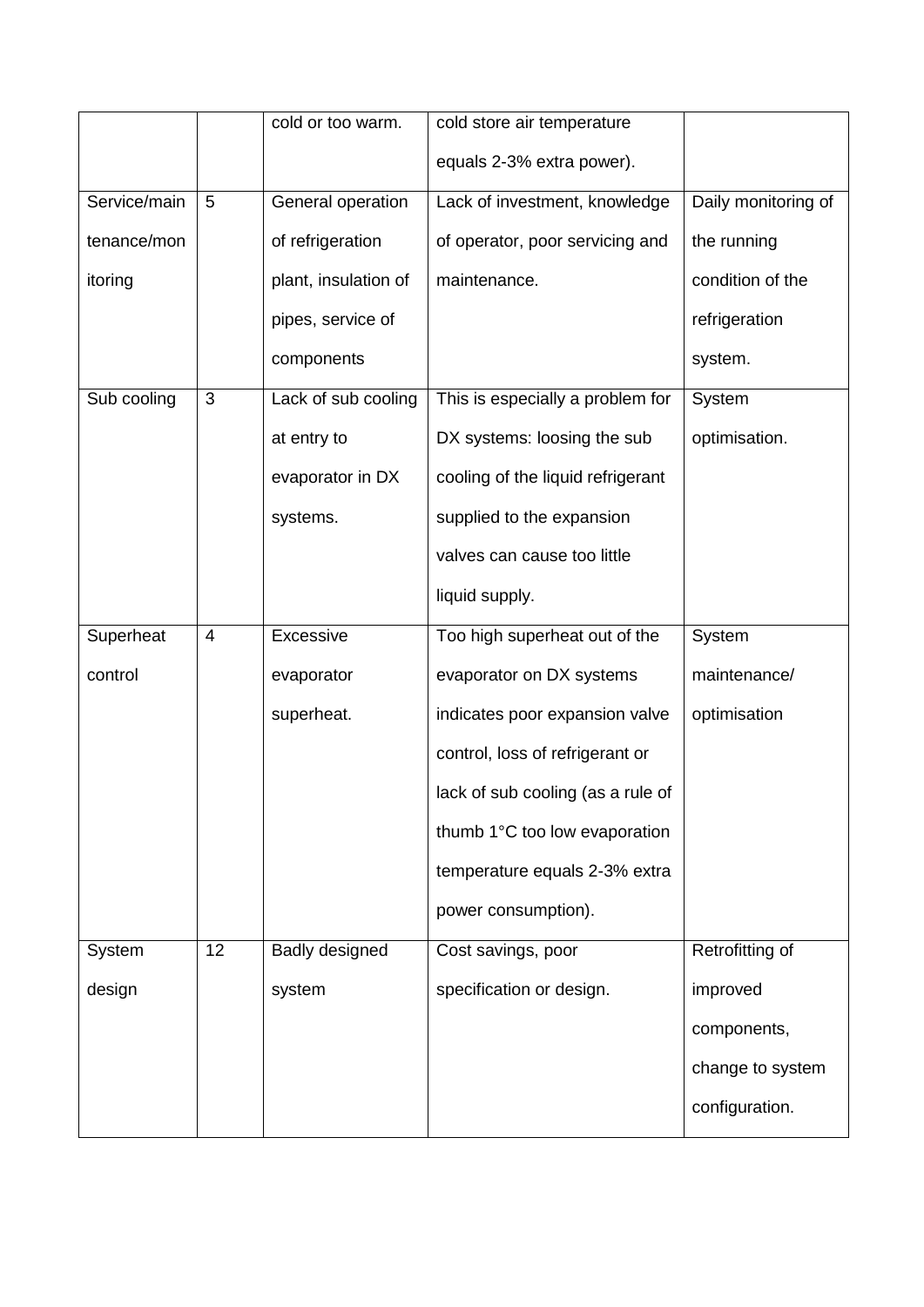

Figure 1. Issues identified in the audits.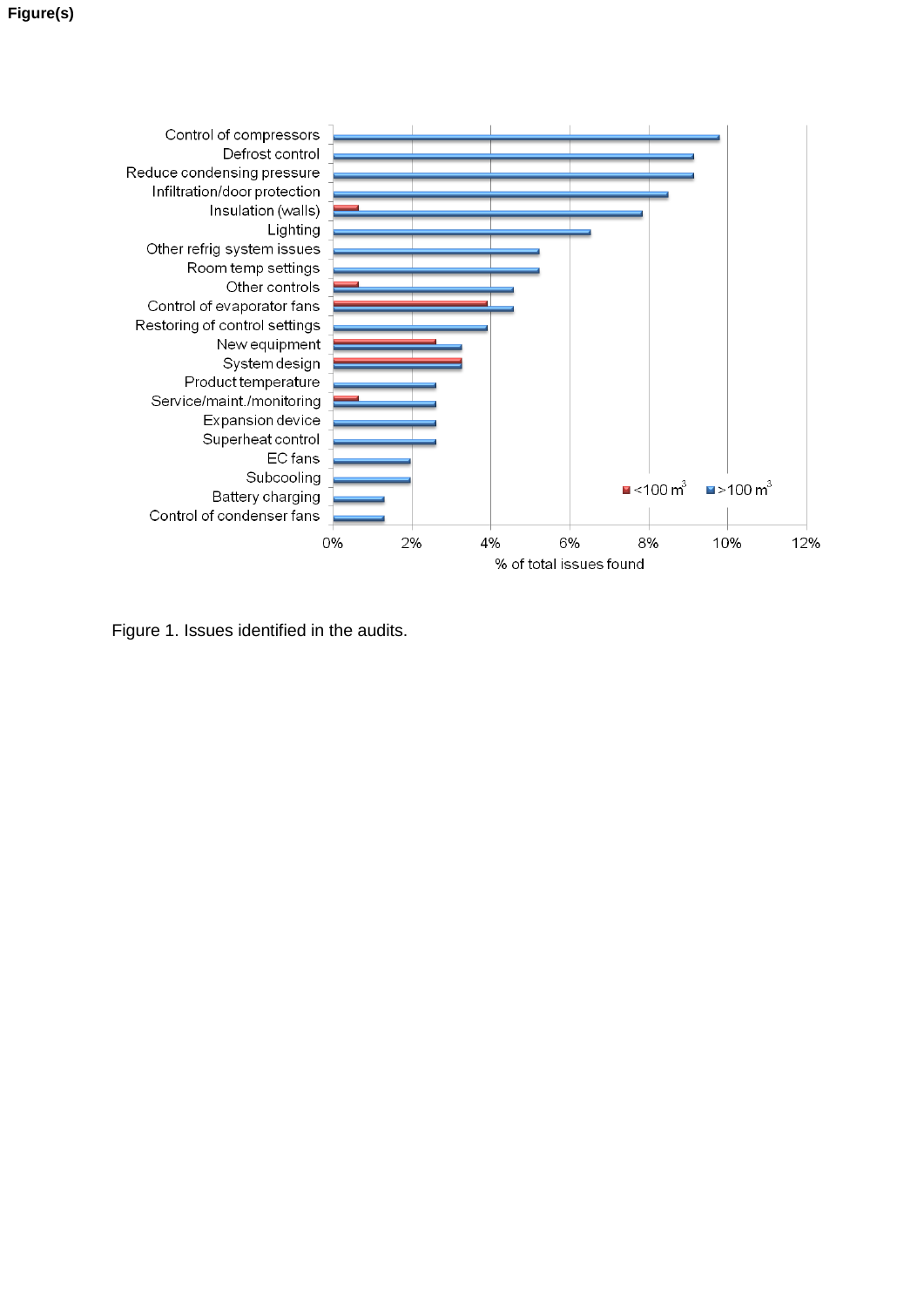

Figure 2. Energy saving potential for each issue identified in the audits (bars: minimum and maximum % savings).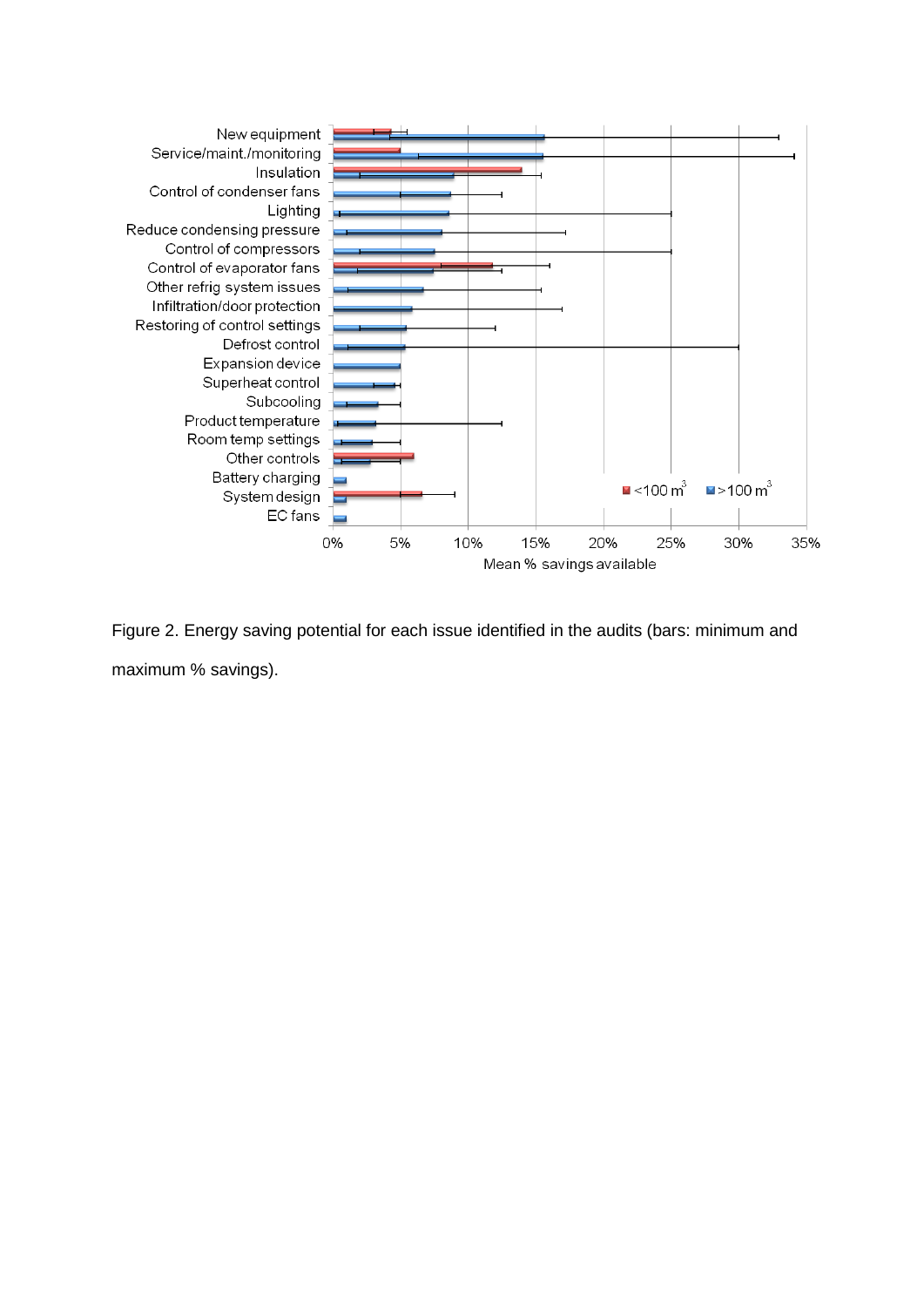

Figure 3. Potential savings related to store temperature.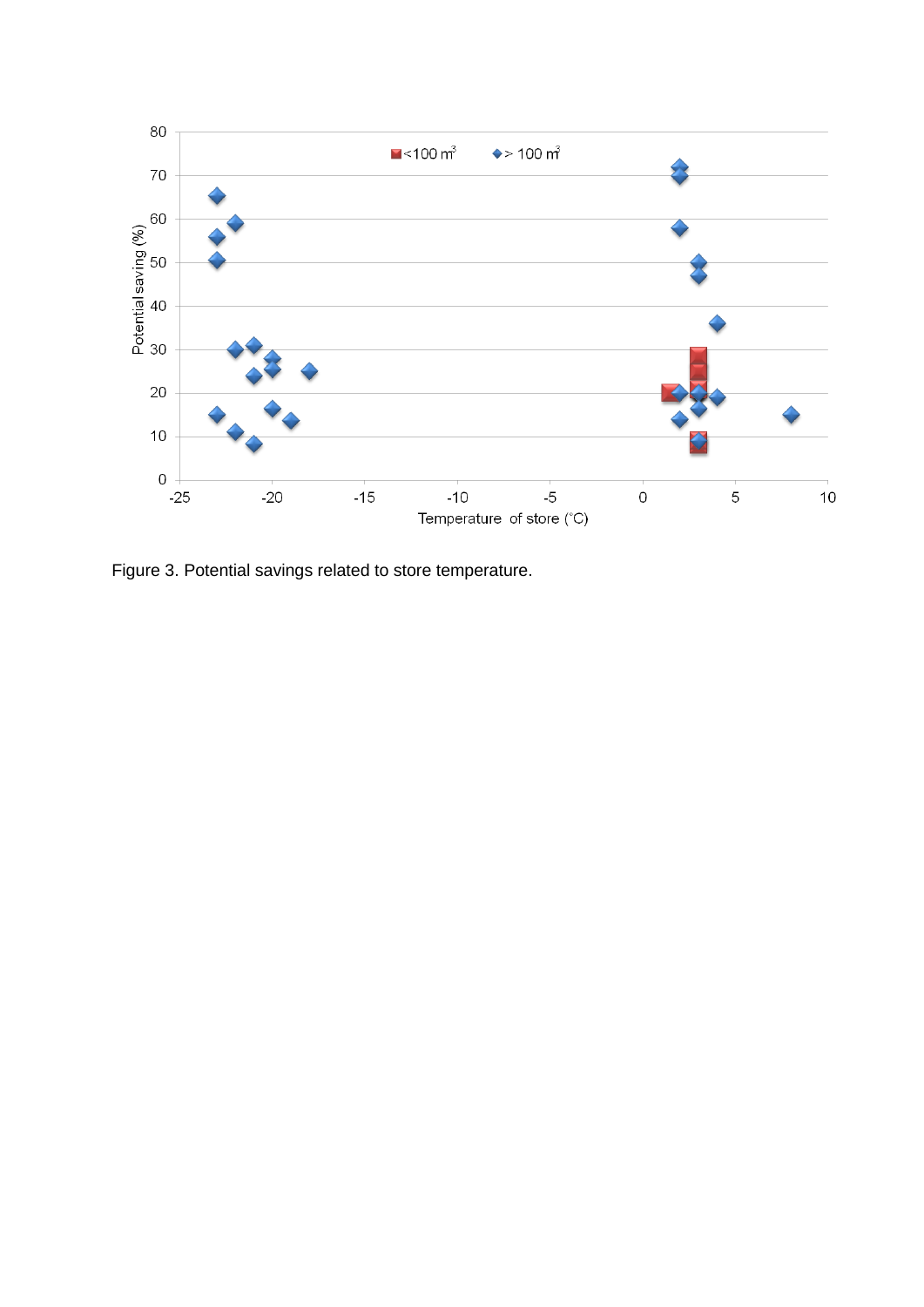

Figure 4. Potential savings related to store volume.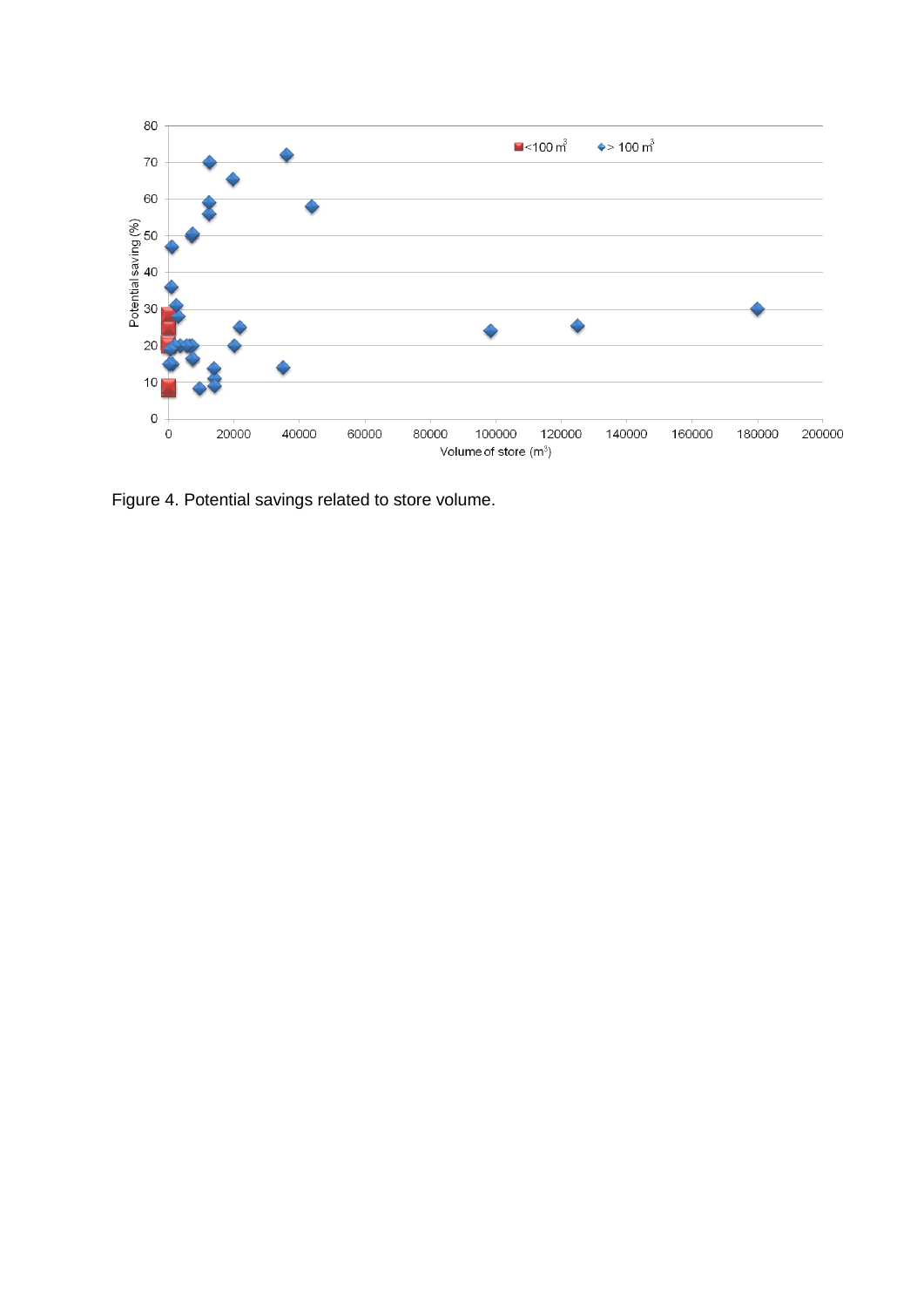

Figure 5. Potential savings related to product type stored.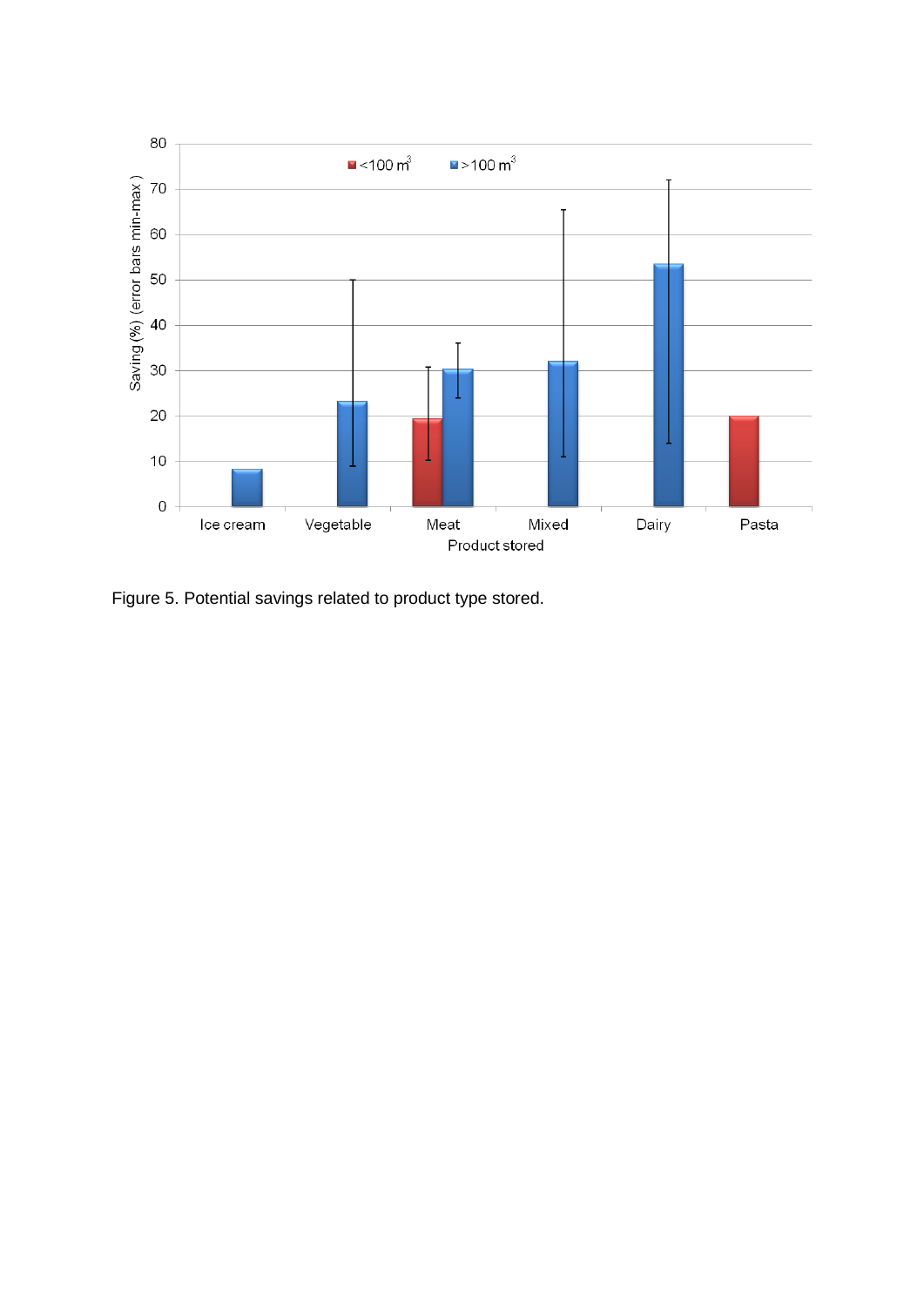

Figure 6. Payback time for each issue identified in the audits.